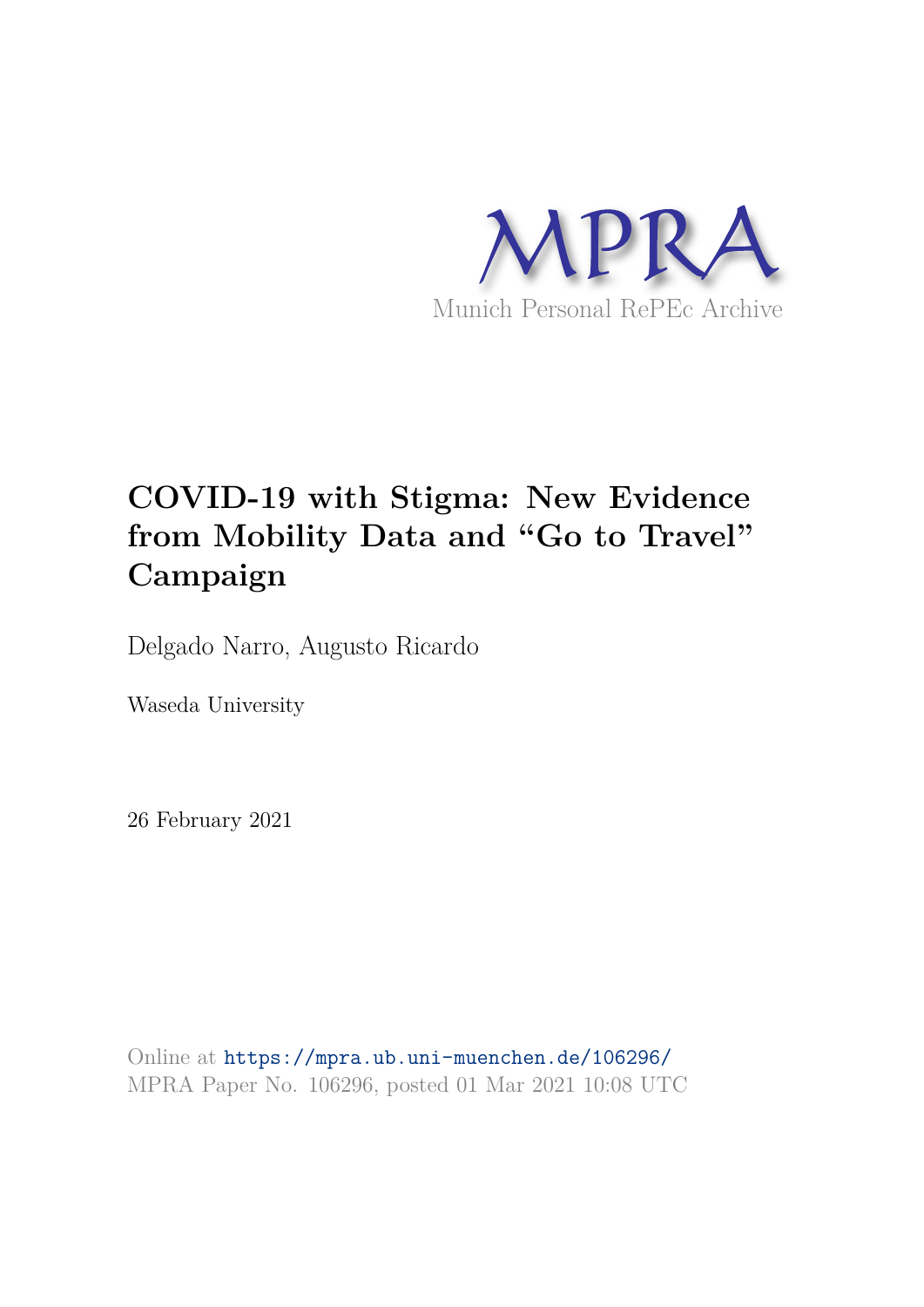# **COVID-19 with Stigma: New Evidence from Mobility Data and "Go to Travel" Campaign**

**Augusto Delgado**

Received: date / Accepted: date

#### **Abstract**

This study analyzes the stigma model under the context of COVID-19 by using evidence of the Japanese prefectures and the theoretical model proposed by Katafuchi et al. (2020). The authors propose that people refrain from going out under the declaration of emergency because of a psychological cost, which is composed of two elements: infection risk and a social stigma. In their paper, the stigma works as a force to encourage people to stay at home with the implied purpose of protecting community health. Nevertheless, the new evidence we present, using data of the *Go to travel* campaign, suggests that the stigma proposed by the authors works when there is a public policy that encourages people to stay at home (emergency state); however, it fails when the public policy encourage human mobility (*Go to travel*). In other words, the stigma is not independent of the public policy. For this purpose, we use a panel data model with information on prefectural mobility, emergency statement dummy, *Go to travel* campaign dummy, and COVID-19 daily positive rates of infections.

**Keywords** COVID-19 · Stigma · Self-restraint behavior · Go to Travel

**JEL classification** D6 · D7 · Z18

Tel.: +123-45-678910

E-mail: adelgado@aoni.waseda.jp

We thank Dr. Yuya Katafuchi (Research Institute for Humanity and Nature) for review our manuscript and provide us priceless comments and suggestions to improve our analysis.

Faculty of Political Science and Economics, Waseda University.

<sup>1-6-1</sup> Nishiwaseda Shinjuku-ku, Tokyo - Japan. 169-8050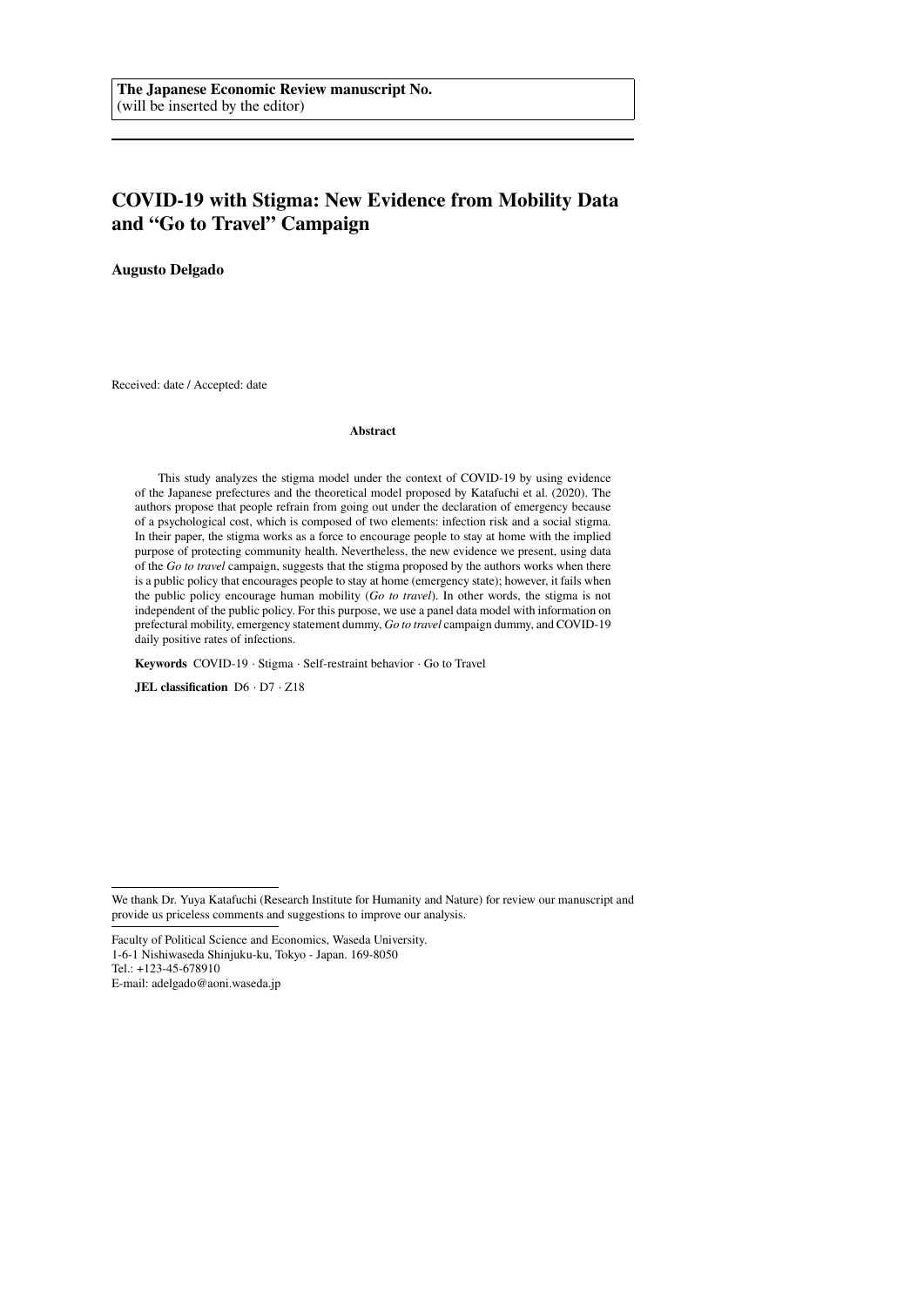# **1 Introduction**

On December 12th of 2019, from there the number 19 that accompanies the name of COVID, China notified the World Health Organization (WHO) that Wuhan, a city with a population of approximately 11 million people, had identified a cluster of viral pneumonia cases, all apparently related to the Hunan Seafood Wholesale Market in the same city. By January 7th of 2020, Chinese scientists ruled out SARS as the cause of the disease, causing cough, fever, and respiratory distress symptoms. They temporally called it SARS-COV-2. Subsequently, cases of infection began to appear in Thailand and Japan. (Mendoza Valero & Carranza Jimenez, 2020; Rossman, 2020)

In response to the first deaths and infections, the Chinese government decided to quarantine Wuhan and other 13 cities by the end of January. Simultaneously, new cases arose in Europe, and the first deaths outside mainland China were confirmed in the Philippines, Japan, France, Hong Kong, and Taiwan. The disease had not yet reached Latin America until February 26th, when Brazil confirmed its first case. Two days later, the WHO raised the risk alert from "high" to "very high" because more than 50 nations were already confirmed positive cases. Finally, in light of the rapid increase in infections, the WHO considered declaring COVID-19 a pandemic on March 11th. Over the next few days, Europe's cases skyrocketed, while in America, the contagion rates accelerated. (Alwazir, 2020)

As a response to the increments of infections and deaths caused by COVID-19, countries began implementing restrictive measures to control them. Travel restrictions were established within infected zones between regions provinces within the same country (e.g., China). In other cases, schools and universities were closed, public events were prohibited, borders were closed, temporary lockdowns, curfews, and mandatory quarantines were set. By the first half of October, more than 38 million people were infected. Authors, such as Chinazzi et al. (2020), Yoo & Managi (2020), and Kraemer et al. (2020) sustain that those policies established by different governments to control the COVID-19 expansion through mobility restrictions succeeded and prevented that contagion rates to increase rapidly.

International Monetary Fund - IMF (2020) and Mendolia et al. (2020) make a recompilation of all policies established by governments to control the infection rates and recover their economies. Among the list, we can find that countries like Germany established many lockdowns after its first infection case on January 27th, 2020. Schools, restaurants, bars, sports areas were closed; also, the government decreed a maximum of five persons from two households may gather. Ecuador established a curfew as a countermeasure to control the infection rates that surpassed 250 000 confirmed cases by February 1st, 2020. The curfew applied from 14:00 to 05:00 on the following day, public transportation was limited, private vehicles were prohibited, and a schedule for allowing mobility among citizens was established. Similarly, Peru settled up curfews after its first confirmed case on March 6th, 2020. Schools and public events were restricted, public transportation canceled, private transportation prohibited or allowed under a strict schedule. Additionally, people were restricted from getting out of their homes; one person per family was allowed to go to local markets or drugstores to buy food or medicine. Kenya encouraged teleworking, night curfews, public transportation restrictions, public spaces such as schools and sports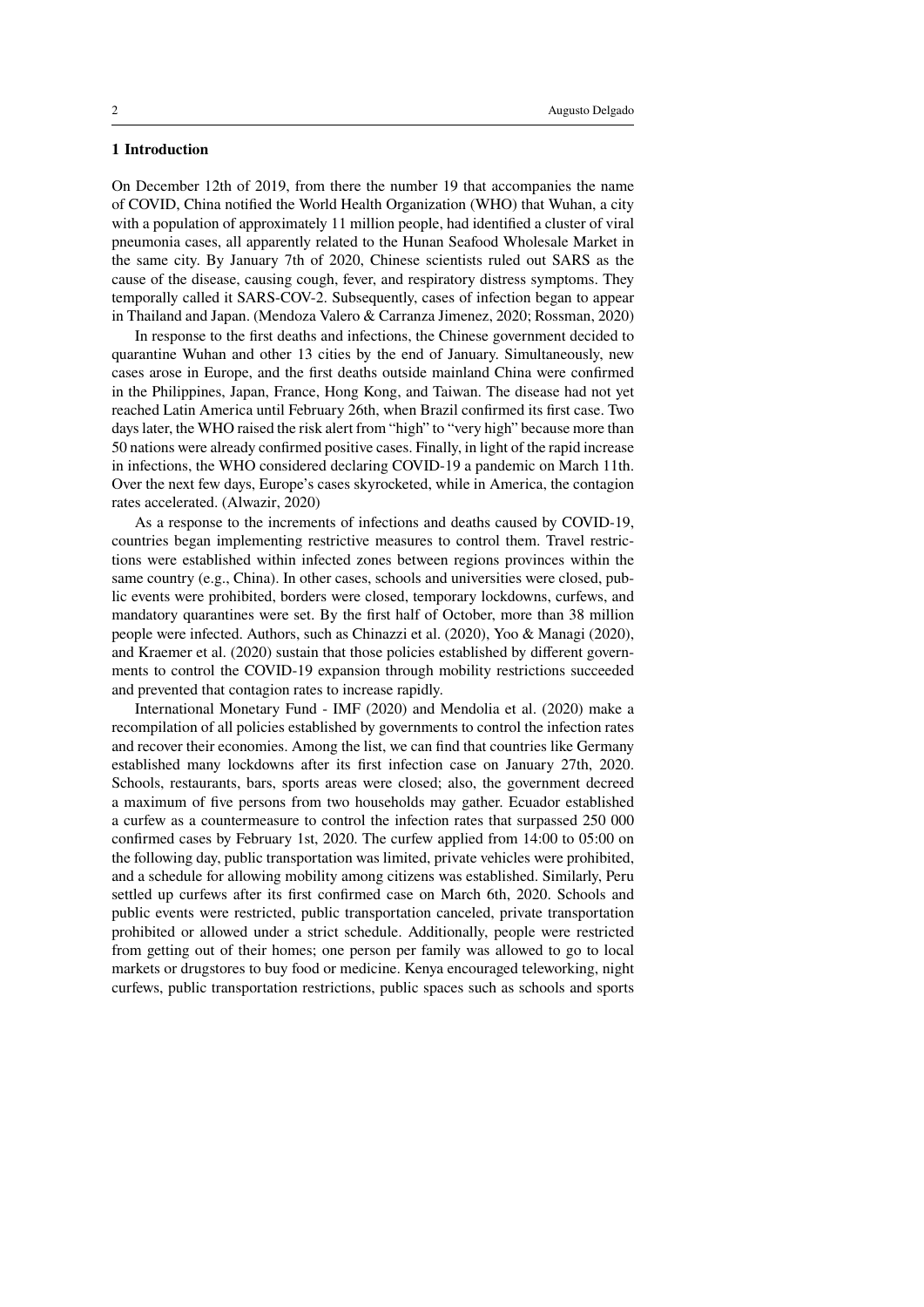domes closed after its first infection case on March 14th, 2020. (Gutiérrez et al., 2020; Johns Hopkins University, 2020)

TABLE 1 Timeline of the COVID-19 evolution.

| 2019-Dec-12th | China notifies WHO that in Wuhan a cluster of viral pneumonia was identified.                                                                                                      |
|---------------|------------------------------------------------------------------------------------------------------------------------------------------------------------------------------------|
| 2020-Jan-07th | China identifies SARS as cause of the infection.                                                                                                                                   |
| $Jan-13th$    | First recorded case outside China is confirmed in Thailand.                                                                                                                        |
| Jan-16th      | Kanagawa confirms the first case of COVID-19 in Japan.                                                                                                                             |
| Jan-24th      | Tokyo confirms the first case in the Japanese capital. Government arrange<br>repatriation for all citizens in Hubei province.                                                      |
| $Jan-31st$    | By this day, Nara, Hokkaido, Osaka, Mie, Kyoto, and Chiba confirmed their first<br>infection cases.                                                                                |
| Feb-01st      | A passenger of the Diamond Princess cruise tested positive of COVID-19.                                                                                                            |
| Feb-29th      | Wakayama, Okinawa, Aichi, Fukuoka, Ishikawa, Kumamoto, Tochigi, Nagano,<br>Tokushima, Gifu, Miyagi, Kochi, and Niigata confirmed their first cases during<br>the month.            |
| $Mar-10th$    | Japanese government classifies COVID-19 as pandemic in Japan.                                                                                                                      |
| $Mar-11th$    | WHO classifies COVID19 as global pandemic.                                                                                                                                         |
| Mar-24th      | International Olympic Committee postpones 2020 Olympic Games.                                                                                                                      |
| Apr-07 $th$   | After the spread of COVID-19 along the country. Primer Minister Shinzo Abe<br>proclaimed the state of emergency for Tokyo, Kanagawa, Saitama, Chiba,<br>Osaka, Hyogo, and Fukuoka. |
| Apr-16th      | Government expanded the emergency state to all prefectures.                                                                                                                        |
| May-14th      | The emergency state is suspended in 39 prefectures except for four prefectures in<br>Kanto area, three prefectures in Kinki area, and Hokkaido.                                    |
| $May-21th$    | The state of emergency is suspended in Kinki area.                                                                                                                                 |
| May-25th      | The state of emergency is lifted on the remaining prefectures.                                                                                                                     |
| Jul-22th      | The government started the Go to travel campaign to promote tourism<br>inside Japan. Tokyo is excluded from the campaign.                                                          |
| $Sep-18th$    | Tokyo starts to be included in the Go to travel campaign.                                                                                                                          |
| $Oct-29th$    | The total number of positive cases surpassed over 100 000 in the entire country.                                                                                                   |

*Source:* Information was collected from: (1) Japan Times: Japan Times (2020); and, (2) Japan Broadcasting Corporation - NHK (2020)

Japan, in contrast to the strict restrictions established by other countries, the government did not impose private rights restrictions; on the contrary, the policy instituted was based on encouraging people's self-restriction. Besides, schools and universities were shortly close to preparing online classes and protocols to continue classes under the contagion situation; companies were encouraged to move from inperson work to telework; restaurants were asked to close earlier. The first emergency state was established for 7 out of 47 prefectures on April 7th, 2020, to respond to their high contagion rates. Those prefectures were Tokyo, Kanagawa, Saitama, Chiba, Osaka, Hyogo, and Fukuoka. The emergency was expanded to all prefectures on April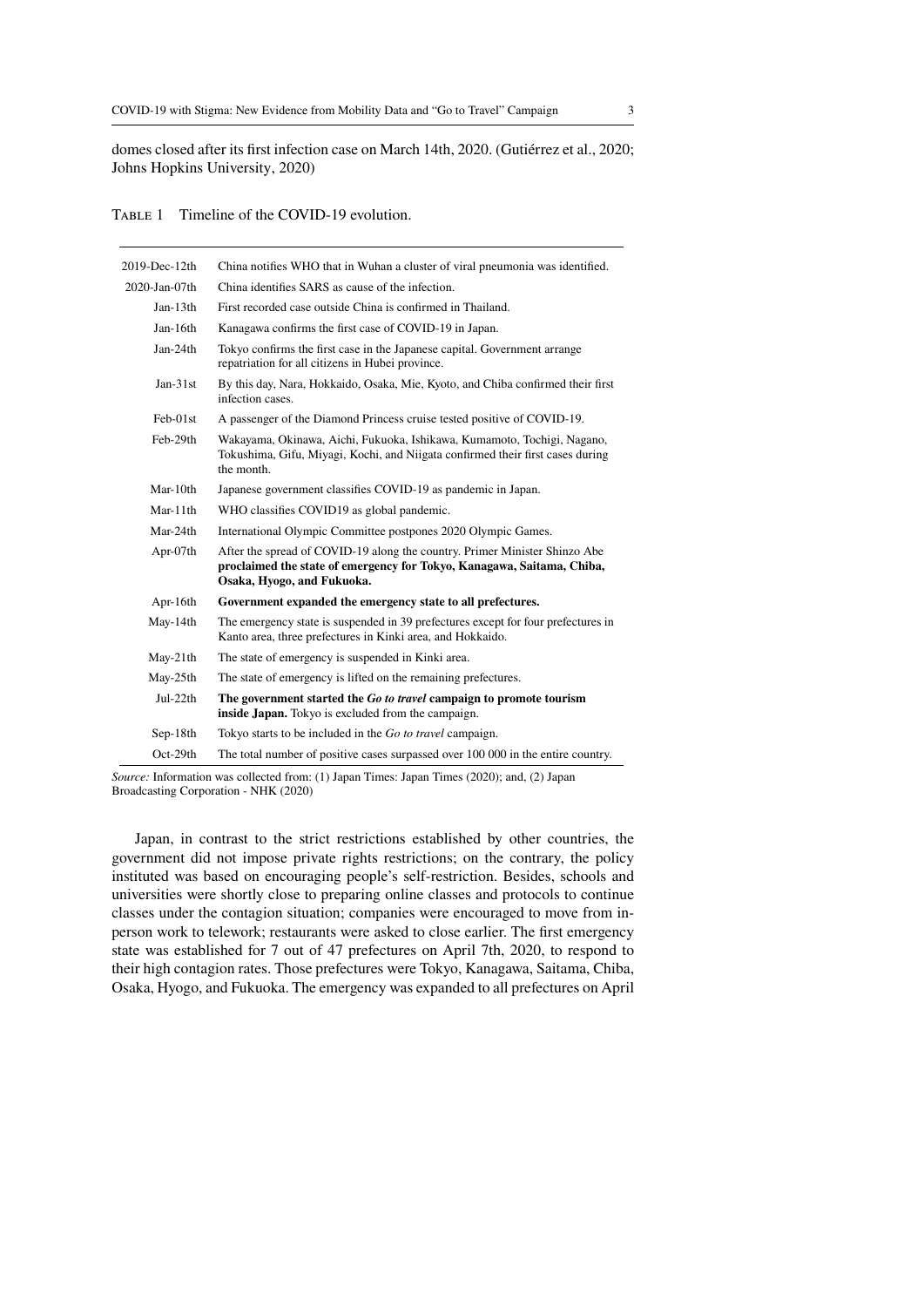16th as a response to the contagion situation. After almost a month, the emergency declaration was suspended for 39 prefectures (May 14th) and finally for the whole country on May 25th. This situation created a particular scenario because, contrary to most countries worldwide, Japan proclaimed a state of emergency differentiated by areas based on local contagion situations. In this regard, Table 1 presents a timeline of the COVID-19 evolution and the government response.

Yabe et al. (2020) studied human mobility response in Tokyo as a response to the non-compulsory policies settled by the government. By using location data of smartphones collected by Yahoo Japan corporation in Tokyo (Japan) and a transmissibility of an infection disease model, they find that by April 15th, one week after the emergency statement was established, the human mobility decreased by around 50%, which implies 70% less social contacts in Tokyo. In other words, they find evidence of a strong relationship between non-compulsory measures and human mobility. Similarly, and with a broader period, Katafuchi et al. (2020) present a stigma model using data from April 8th to June 22th, 2020 from the Google COVID-19 Community Mobility Reports; they find evidence that emergency state declaration effectively reduced human mobility. In their model, they assume that people, under the emergency declaration, refrain from going out due to psychological costs arising from the risk of infection and the stigma of going out, which implicitly increase the risk of infect other people. Therefore, the model suggests that people do not go out because they may infect others, and there is social pressure to protect society even though the emergency state is non-legally binding.

The evidence presented by Katafuchi et al. (2020) may lead us to assume that people refrain from going out due to the psychological costs, infection risk, and social stigma, regardless of the emergency statement, which is non-legally binding. Consequently, after the emergency state lift, if the infection rates keep rising, we might expect people to refrain from going out since the infection risk and social stigma are independent of the emergency state. In this sense, this research analyzes the performance of the stigma model proposed by Katafuchi et al. (2020) after the emergency state and contrasting it when the government establishes a specific policy that encourages human mobility, which is the *Go to travel* campaign, launched by the Japanese government on July 22nd, 2020. This campaign cuts the cost of accommodation and travel packages by  $50\%$ ,  $35\%$  discount of the total cost and  $15\%$  in coupons that can be used in different stores and restaurants during the trip 1. The main objective of this campaign was to promote internal tourism. Officially, the campaign was launched on July 22nd for all prefectures except Tokyo due to the relatively high number of contagions; later, on September 18th, Tokyo was included in the campaign. (see Table 1 for more details.)

Figure 1 shows the daily positive cases' evolution from the first case until November 25th. The figure marks the dates when the emergency state started and ended; additionally, it shows when the *Go to travel* campaign started. We observe that the contagion rates grew rapidly before the emergency state and slowed down during it; these slow increments were maintained after the post-emergency stage. Nevertheless,

<sup>&</sup>lt;sup>1</sup> Information about the campaign was obtained from Ministry of Land & Tourism (2021)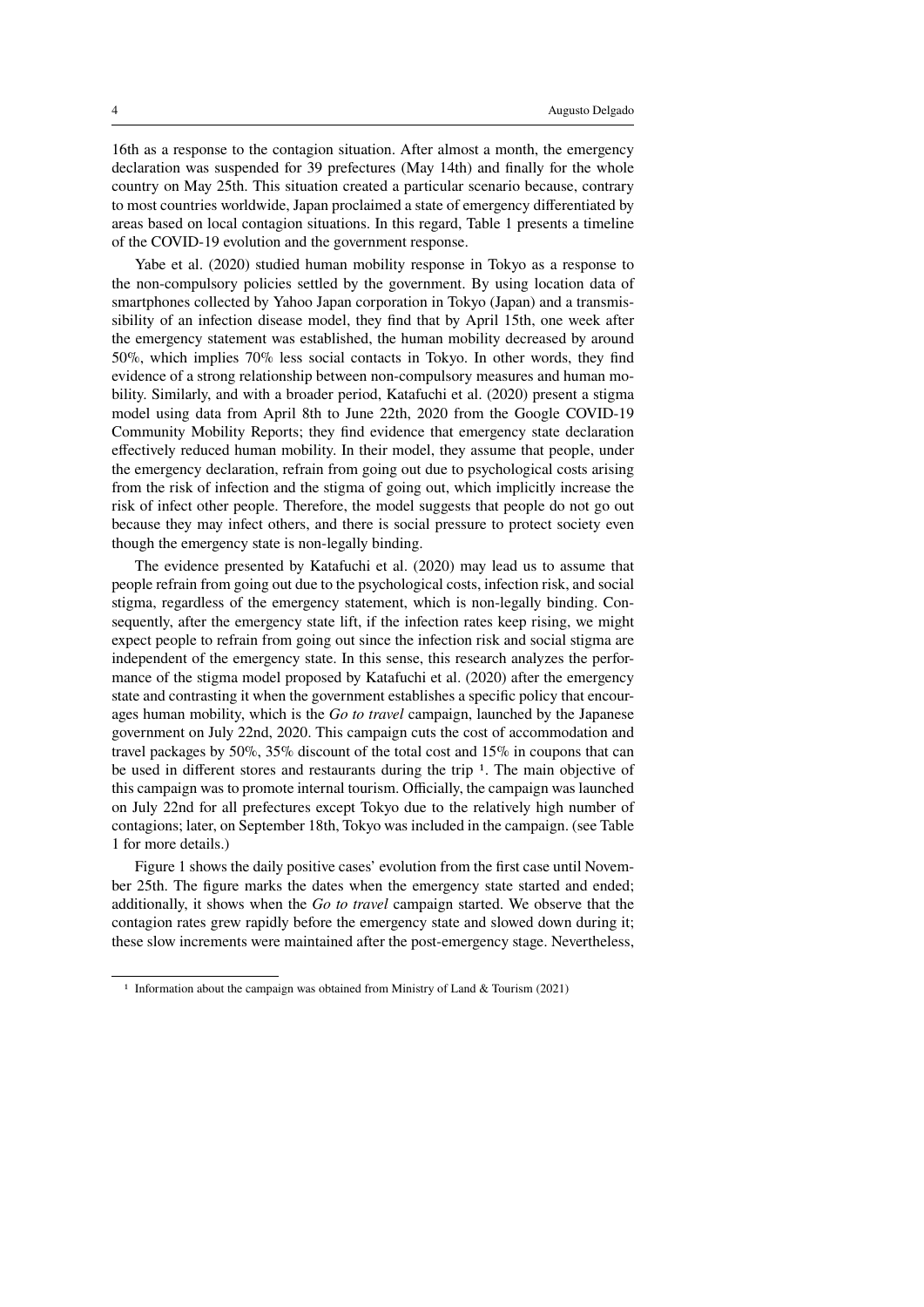after the *Go to travel* campaign was launched, the number of daily positive cases rose sharply until the last date analyzed.



Fig. 1: Evolution of Daily Positive Cases and the Policy Stages established by the Japanese government.

The situation observed in Figure 1 creates the perfect environment to contrast the stigma model proposed by Katafuchi et al. (2020). By following the stigma model and examining the increasing number of contagion rates, which implies higher infection risk, we might expect lower human mobility, i.e. people refrain from going out in response to higher infection risk and the social stigma created by the social health situation, regardless the presence of *Go to travel* campaign. If we validate the findings of Katafuchi et al. (2020), we prove that the social stigma is independent of any government policy. Nevertheless, suppose we reject the authors' findings. In that case, we will prove that the stigma model works appropriately only when the governmental policies restrict, even in non-legally binding policies, human mobility, and it fails when the government establishes policies that encourage human mobility. In this sense, this research hypothesizes that the stigma model is not independent of public policies and fails to assume that the stigma is a social punishment *per se* independent from governmental policies and based on the social health environment. On the contrary, we propose a refined interpretation of the stigma of Katafuchi et al. (2020), instead of being a social pressure to avoid causing social health worse, it works as a social force that drives people to obey the policies established by the government regardless of their mobility binding legacy.

In the literature, Anzai & Nishiura (2021) studied the relationship between infection cases and the *Go to travel* campaign. The authors find evidence that the campaign increased the number of infections implicitly because the number of people with travel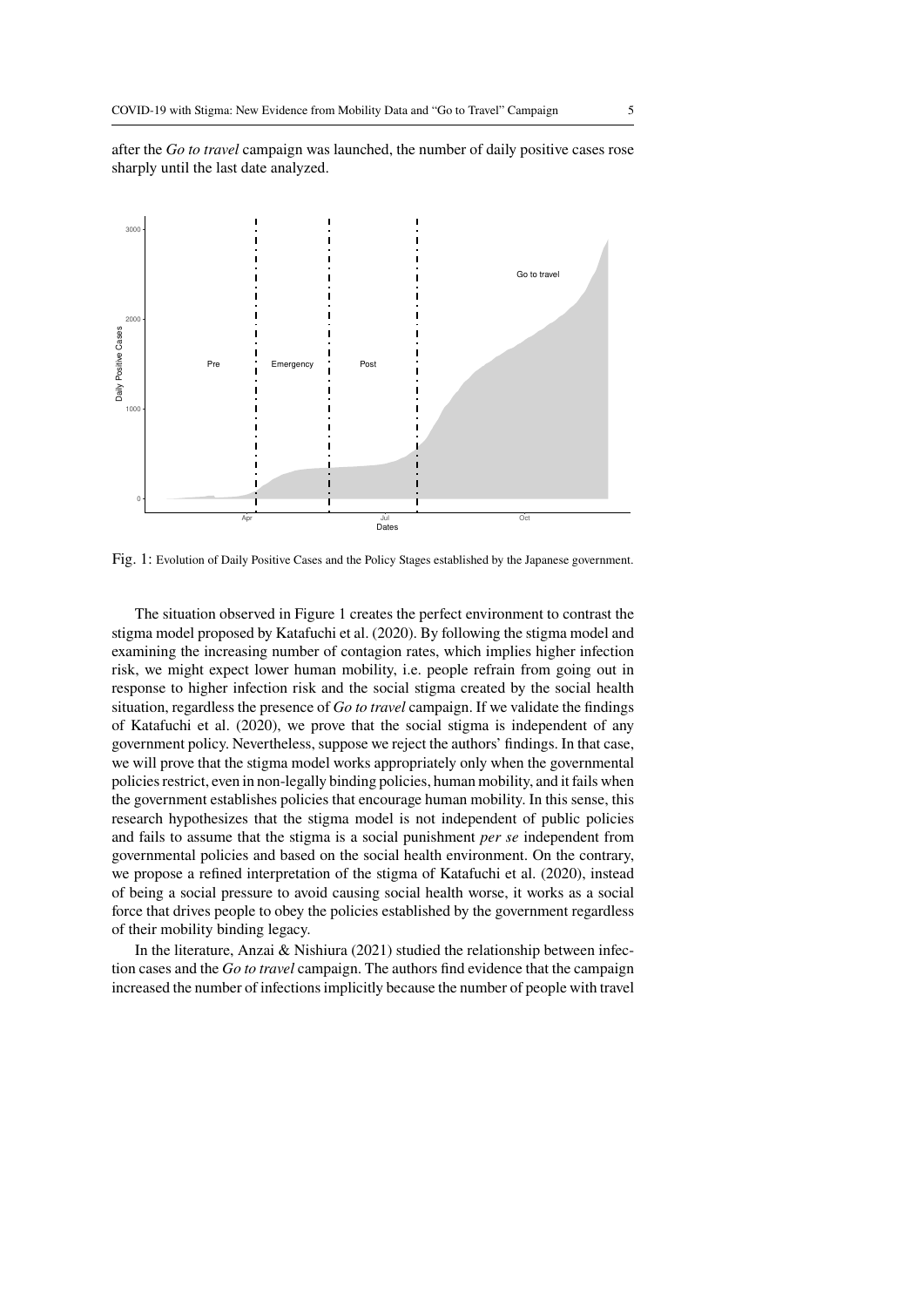history increased. However, as far as we are awarded, no research analyzes the impact of the *Go to travel* campaign by using a theoretical and econometrical model and its impact on human mobility.

The remainder of this research is organized on the following way: in Section 2, Methodology, we present the theoretical model based in Katafuchi et al. (2020) (Subsection 2.1), the econometrical model, which is a modified version of that presented by the authors (Subsection 2.2). In Section 3, Results, we present the empirical evidence (Subsection 3.1) and the econometric evidence (Subsection 3.2). Finally, in Section 4, Conclusions, we present the final conclusions.

# **2 Methodology**

#### 2.1 The theoretical model

By following Katafuchi et al. (2020), lets consider an economy where the population is normalized to the unity and each person may choose whether to go out or not. His payoff is defined as follow:

$$
\begin{cases} \mathbf{u}_{out} - \phi[\gamma c + i\sigma s]^{\delta} & \text{if going out,} \\ \mathbf{u}_{home} & \text{if staying at home,} \end{cases}
$$
 (1)

where  $u_{out}$  is the utility from going out and  $u_{home}$  is the utility of staying at home. Additionally, it is assumed that  $u_{out} > u_{home}$ , i.e. people enjoy more when they go out than when they stay at home.

Regarding the option of getting out,  $u_{out} - \phi[\gamma c + i\sigma s]^{\delta}$  represents the psychological cost, which contains the risk of contagion ( $\gamma c$ ) and the stigma ( $\iota \sigma s$ ). These two components are complementary.  $\phi$ , on the other hand, is the sensitivity to the psychological cost and limited to  $\phi \in [0, \bar{\phi}]$ ;  $\gamma \in [0, 1]$  is the probability of getting infected if the person goes out; c is the cost of infection; s is the stigma cost;  $\sigma \in (0, +\infty)$ indicates the relative size of the stigma to the infection in the psychological cost;  $\delta \in (0, +\infty)$  is the parameter of cost to scale. Finally,  $\iota$  is equal to 1 for the case of emergency statement declaration, 0 otherwise.

Taking the indifference point in equation (1), we obtain that:

$$
\hat{\phi} = \frac{u_{out} - u_{home}}{[\gamma c + i\sigma s]^{\delta}},\tag{2}
$$

this parameter determines the proportion of individuals who go out,  $x$ , in other words, when the sensitivity cost is not high enough, people prefer to go out rather than stay at home.  $x$  is defined as:

$$
x = Pr(\phi \le \hat{\phi}) = F(\hat{\phi}).
$$
\n(3)

Therefore, from equation (1) to (3), we obtain:

$$
\begin{cases}\n\hat{\phi} = \frac{u_{out} - u_{home}}{[\gamma c + i \sigma s]^{\delta}}, \\
x = F(\frac{u_{out} - u_{home}}{[\gamma c + i \sigma s]^{\delta}}), \\
s = s(x),\n\end{cases} \tag{4}
$$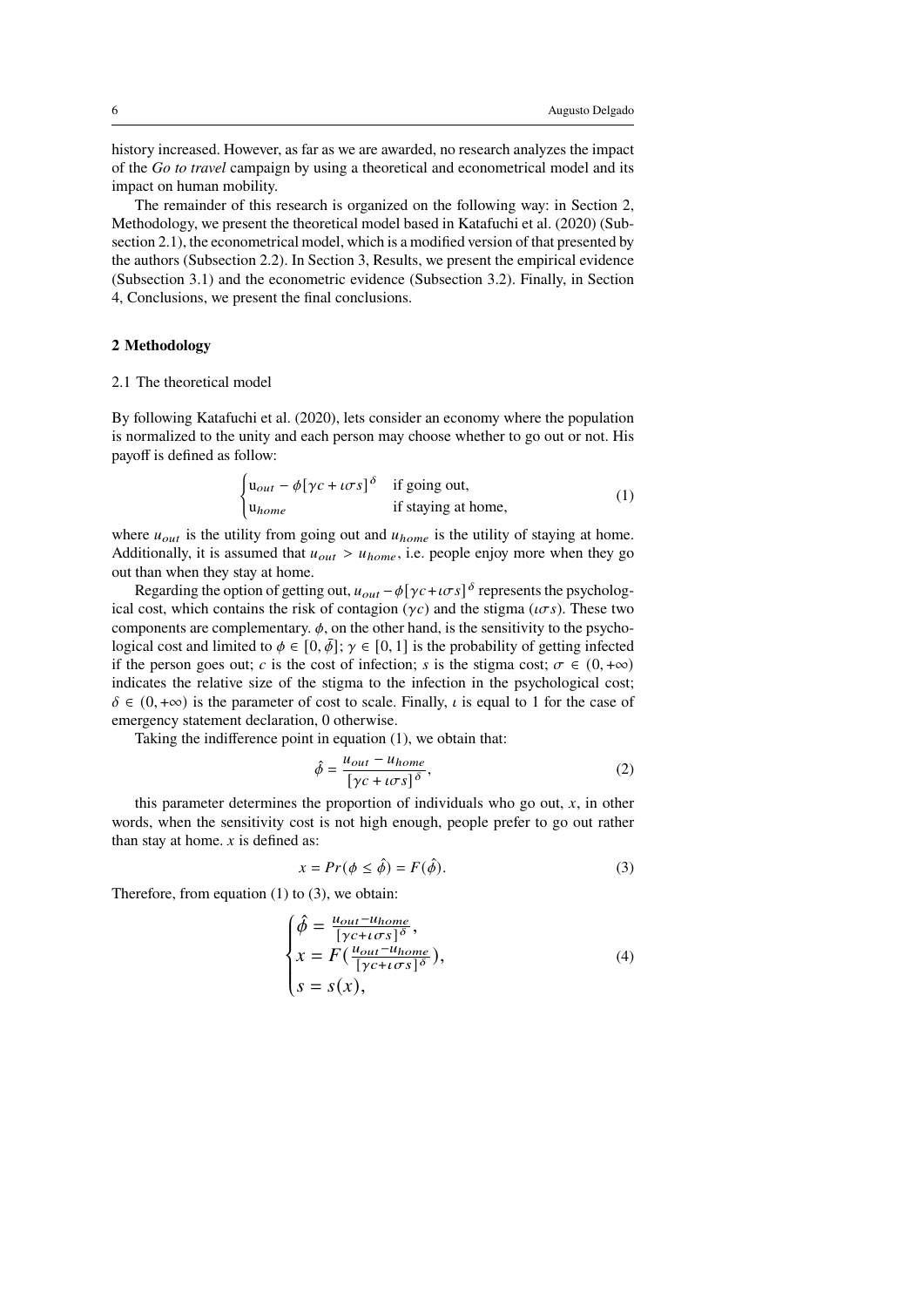we assume that  $u_{out} - u_{home} > 0$ , which means that people prefer to go out than stay at home;  $\partial s(x)$   $\partial x$  < 0, which means that the stigma cost decreases with the proportion of individuals who go out<sup>2</sup>; finally, when there is no state of emergency, i.e.  $\iota = 0$ , people prefer to go out than stay at home, i.e.  $u_{out} - u_{home} > \gamma c$ .

From these equations, Katafuchi et al. (2020) present three main propositions:

- 1. There is a unique equilibrium when there is no state of emergency is established. Conversely, the declaration of the state of emergency generates multiple equilibria.
- 2. In equilibrium, the proportion of people who go out under the emergency state is less than those under normal conditions.
- 3. Under the state of emergency, people restrain themselves from going out, even if all people even if the contagion probability is close to zero.

Additionally, the authors present a set of comparative static results, which can be summarized on the following statements:

- $-$  An increment on the  $u_{out}$  provokes an increment on the population who goes out under the emergency state and after.
- $-$  An increment on the  $u_{home}$  provokes a reduction in the population who goes out under the state of emergency and after.
- **–** An increment on the probability of being infected after going out reduces the population who goes out under the state of emergency and after.
- **–** An increment in the infection cost reduces the population who goes out under the state of emergency and after.
- **–** An increment of the stigma reduces the population who goes out under the state of emergency.
- $-$  An increment on  $(\delta)$ , cost to scale, reduces the population who goes out under the state of emergency and after.

#### 2.2 The empirical model

#### *2.2.1 Econometric Methodology*

By following the one-way error component model proposed by Baltagi (1984):

$$
y_{it} = \mathbf{x}^t_{it} \boldsymbol{\beta} + e_{it},
$$
  
\n
$$
e_{it} = \alpha_i + v_{it},
$$
\n(5)

where  $y$  is the dependent variable that captures the flow of going out activities,  $i = 1, 2, ..., n$  is the index for the  $i - th$  prefecture,  $t = 1, 2, ..., T$  is the date, **x** is the set of explanatory variables,  $\beta$  is the vector of parameters, and  $e$  is the error terms. More specifically, the error terms can be decomposed into stochastic variability  $\nu$  and prefectural heterogeneity  $\alpha$ .

On the other hand, the set of explanatory variables it is decomposed as:

$$
\mathbf{x}_{it} := [d^{\prime}_{it}, z^{\prime}_{it}]^{\prime} \tag{6}
$$

<sup>2</sup> We can understand the stigma as social stress to stay at home because the rest of people in the society are also staying at home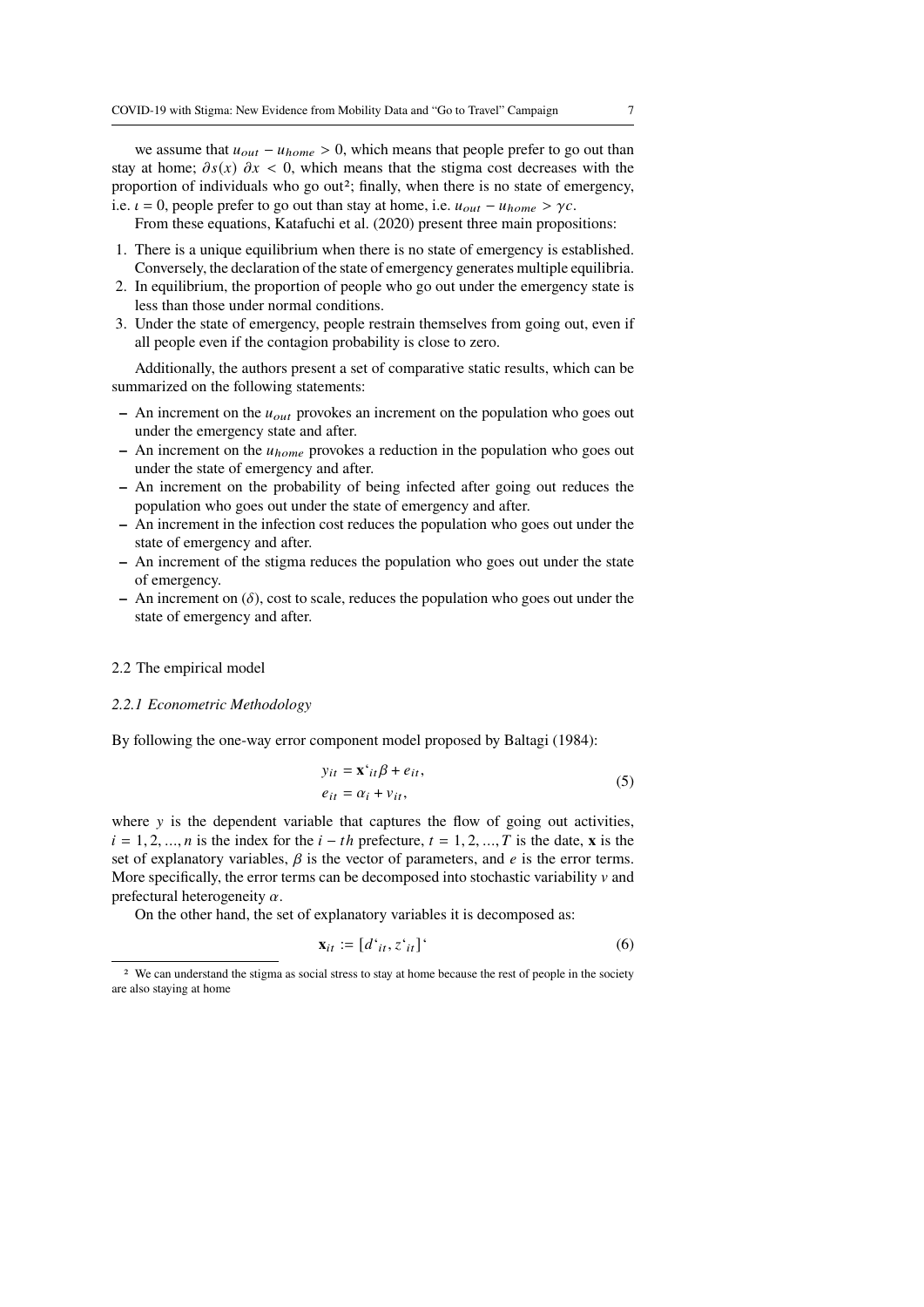where  $d_{it}$  is the set of dummy variables, one for the state of emergency declaration, and one for the *go to travel* campaign.  $z_{it}$  is the set of control variables.

Equation (5) can be estimated by using one-way Fixed Effects model or oneway Random Effects model. The main difference between them is that the FE model assumes perfect heterogeneity among prefectures, i.e. there are no two prefectures with similar characteristics; on the other hand, the RE model assumes that the heterogeneity is distributed among prefectures, i.e. there is a chance for finding two prefectures with similar characteristics. To choose between these two models, we use the Hausman test.

# *2.2.2 Data*

This investigation contrast the evidence introduced by Katafuchi et al. (2020), which assumes that people do not go out due to the stigma provoked by the society under the context of a state of emergency. Nonetheless, in this study, we hypothesize that people do not go not because of the stigma itself or social punishment; rather, people refrain from going out due to the compromise with rules (emergency state declaration). To contrast this hypothesis, we use the people's flow under the context of the *go to travel* campaign. Therefore, if the stigma proposition works appropriately, the evidence must show that people refrain from going out even during the *go to travel* campaign because there still a high contagion risk among Japanese prefectures.

For our endogenous variable,  $y_{it}$ , which captures the going out behavior, we use the Google COVID-19 Community Mobility Reports<sup>3</sup>. The data is anonymized and aggregated by prefecture. Google reports that, in Japan, around 80% of people used Google Maps application at least once, and 90% any map application at least once4. The data available is divided into six categories: "Retail & Recreation", "Grocery & Pharmacy", " Parks", "Transit stations", "Workplaces", and "Residential". In this study, similarly to Katafuchi et al. (2020), we use four out of six categories:

- **–** "Retail & Recreation" (retail), refers to the entertainment or leisure purpose going out behavior such as purchases in restaurant, cafes, shopping centers, museums, libraries, among others.
- **–** "Grocery & Pharmacy" (grocery), refers to the daily necessities purchasing purpose going out behavior such as grocery stores, food wholesalers, fruits and vegetables markets, drugstores, pharmacies, among others.
- **–** "Parks" (parks), refers to going out to any park such as prefectural parks, national parks, dog parks, beaches, gardens, among others.
- **–** "Workplaces" (workplace), refers to the going out for working purpose.

This data is presented as a percentage change from the baseline value of the week's corresponding day measures between January 3rd to February 6th, 2020. In all the cases, we take their smoothed series with a time width of seven days.

On the second group of variables, we have the set of explanatory and control variables. The explanatory variables or variables of interest,  $d_{it}$ , which includes the

<sup>3</sup> Google Community Mobility Reports (2020)

<sup>4</sup> More detail about the survey in https://www.value-press.com/pressrelease/215276, only in Japanese, accessed on December 15th, 2020.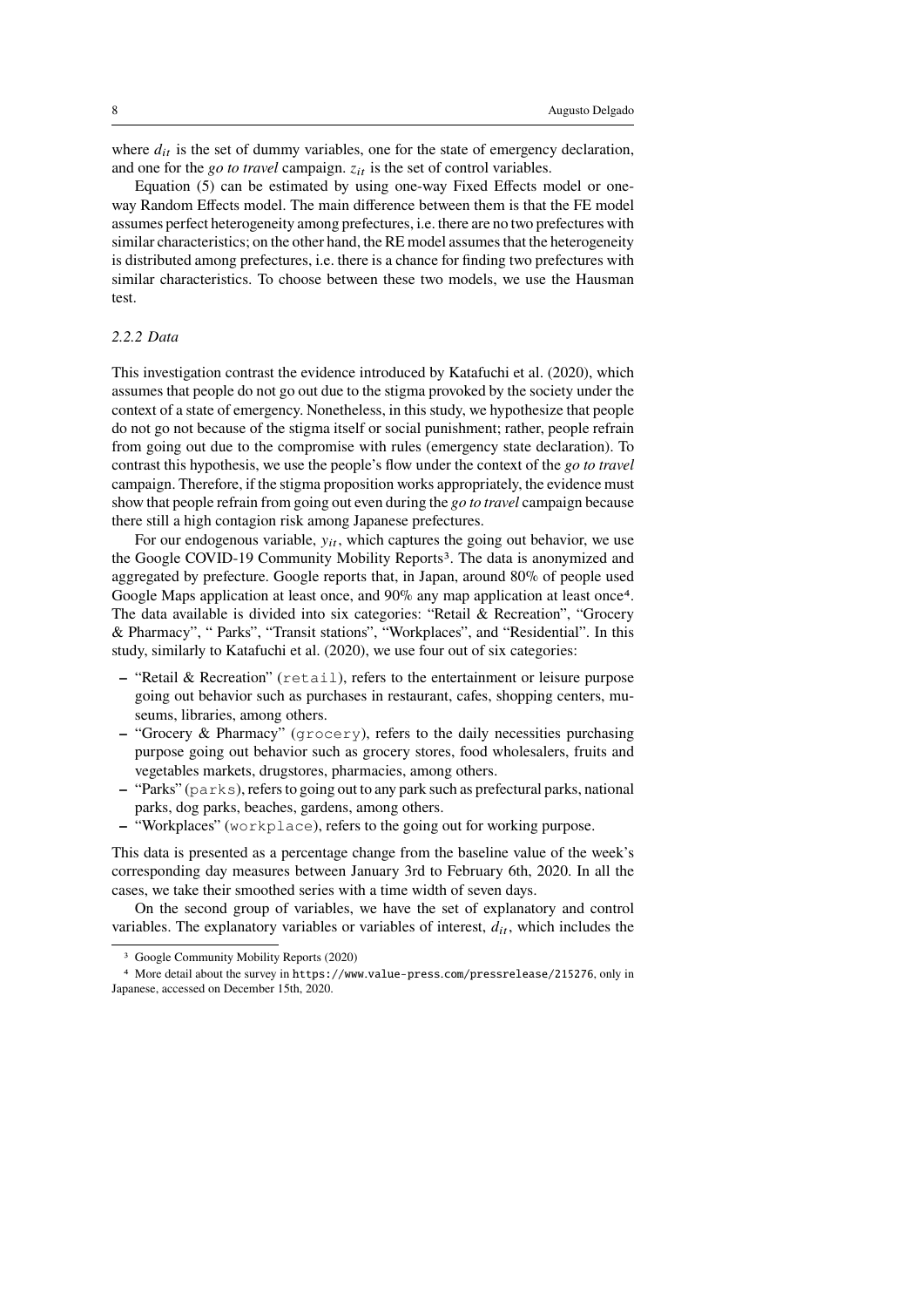dummy variables for the emergency state and *go to travel* campaign. Since these are the main variables for our interest, we use different variables than Katafuchi et al. (2020), but with the same purpose of analysis. Therefore, the variables we use for this purpose are:

- **–** Emergency statement dummy (emergency), defined as 1 on the dates under the emergency statement and 0 otherwise. It is important to notice that in Japan, the state of emergency was not declared uniformly across the country; on the contrary, some prefectures (Saitama, Chiba, Tokyo, Kanagawa, Osaka, and Hyogo) were declared in emergency earlier than the rest of the country. For more detail of the specific dates and duration of the emergency statement for each prefecture, see Table 2.5
- **–** Go to travel campaign dummy (go to travel), defined as 1 on the dates where the campaign was active and 0 otherwise. In the case of the *go to travel* campaign, the dummy takes the value of 1 from July 22nd, 2020, until the last date of our data (November 25th, 2020). In the specific case of Tokyo, it was initially excluded from the campaign until September 18th. Therefore, the dummy takes the value of 1 since September 18th for the prefecture of Tokyo.

Table 2: Start date, end date, and length of the emergency statement among Japanese prefectures.

| id             | <b>Prefecture Name</b> | <b>Emergency Start</b> | <b>Emergency End</b> | <b>Total date</b> |  |  |
|----------------|------------------------|------------------------|----------------------|-------------------|--|--|
| 1              | Hokkaido               | 4/16/20                | 5/25/20              | 39                |  |  |
| $\overline{2}$ | Aomori                 | 4/16/20                | 5/14/20              | 28                |  |  |
| 3              | Iwate                  | 4/16/20                | 5/14/20              | 28                |  |  |
| 4              | Miyagi                 | 4/16/20                | 5/14/20              | 28                |  |  |
| 5              | Akita                  | 4/16/20                | 5/14/20              | 28                |  |  |
| 6              | Yamagata               | 4/16/20                | 5/14/20              | 28                |  |  |
| 7              | Fukushima              | 4/16/20                | 5/14/20              | 28                |  |  |
| 8              | Ibaraki                | 4/16/20                | 5/14/20              | 28                |  |  |
| 9              | Tochigi                | 4/16/20                | 5/14/20              | 28                |  |  |
| 10             | Gunma                  | 4/16/20                | 5/14/20              | 28                |  |  |
| 11             | Saitama                | 4/7/20                 | 5/25/20              | 48                |  |  |
| 12             | Chiba                  | 4/7/20                 | 5/25/20              | 48                |  |  |
| 13             | Tokyo                  | 4/7/20                 | 5/25/20              | 48                |  |  |
| 14             | Kanagawa               | 4/7/20                 | 5/25/20              | 48                |  |  |
| 15             | Niigata                | 4/16/20                | 5/14/20              | 28                |  |  |
| 16             | Toyama                 | 4/16/20                | 5/14/20              | 28                |  |  |
| 17             | Ishikawa               | 4/16/20                | 5/14/20              | 28                |  |  |
| 18             | Fukui                  | 4/16/20                | 5/14/20              | 28                |  |  |
| 19             | Yamanashi              | 4/16/20                | 5/14/20              | 28                |  |  |
|                | Continued on next page |                        |                      |                   |  |  |

<sup>5</sup> For more details of the dates of emergency statement, check: Katafuchi (2020). "covid-19 emergency statement japan". URL: https://github.com/yuya-katafuchi/covid-19\_emergency\_statement\_japan.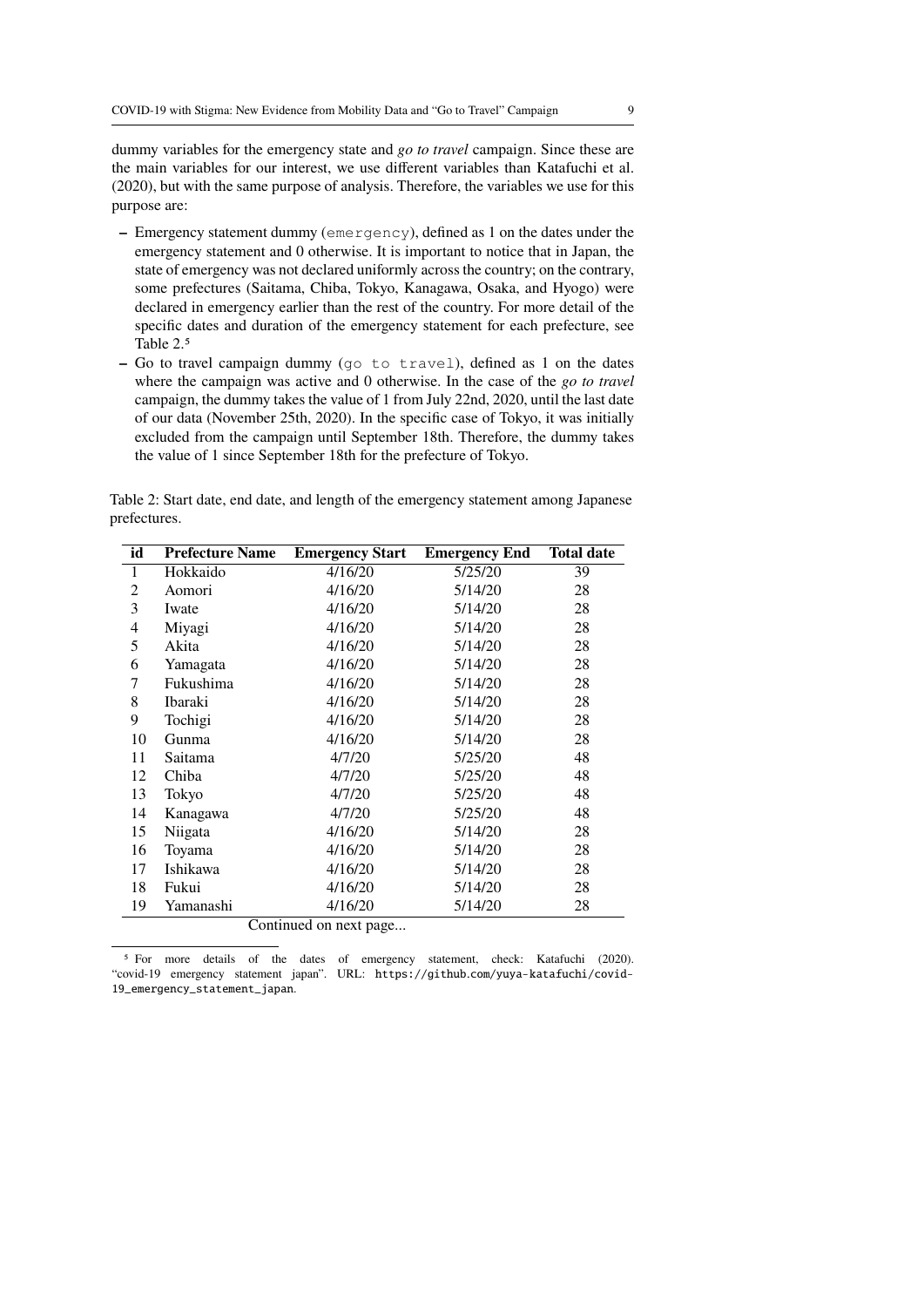| <b>Prefecture Name</b><br><b>Emergency Start</b><br>id<br><b>Total date</b><br><b>Emergency End</b><br>4/16/20<br>$\frac{5}{14/20}$<br>28<br>20<br>Nagano<br>Gifu<br>4/16/20<br>5/14/20<br>21<br>28<br>22<br>Shizuoka<br>4/16/20<br>5/14/20<br>28<br>23<br>Aichi<br>4/16/20<br>5/14/20<br>28<br>24<br>Mie<br>28<br>4/16/20<br>5/14/20<br>25<br>Shiga<br>4/16/20<br>5/14/20<br>28<br>26<br>35<br>Kyoto<br>4/16/20<br>5/21/20<br>27<br>Osaka<br>4/7/20<br>5/21/20<br>44<br>28<br>4/7/20<br>5/21/20<br>44<br>Hyogo<br>28<br>29<br>Nara<br>4/16/20<br>5/14/20<br>30<br>4/16/20<br>5/14/20<br>28<br>Wakayama<br>31<br>Tottori<br>4/16/20<br>5/14/20<br>28<br>32<br>Shimane<br>4/16/20<br>5/14/20<br>28<br>33<br>28<br>Okayama<br>4/16/20<br>5/14/20<br>Hiroshima<br>34<br>4/16/20<br>5/14/20<br>28<br>35<br>4/16/20<br>28<br>Yamaguchi<br>5/14/20<br>Tokushima<br>36<br>4/16/20<br>5/14/20<br>28<br>37<br>28<br>4/16/20<br>5/14/20<br>Kagawa<br>Ehime<br>38<br>4/16/20<br>5/14/20<br>28<br>39<br>Kochi<br>4/16/20<br>5/14/20<br>28<br>40<br>Fukuoka<br>4/7/20<br>5/14/20<br>37<br>41<br>4/16/20<br>28<br>5/14/20<br>Saga<br>42<br>Nagasaki<br>4/16/20<br>28<br>5/14/20<br>43<br>28<br>Kumamoto<br>4/16/20<br>5/14/20<br>44<br>4/16/20<br>5/14/20<br>Oita<br>28<br>45<br>Miyazaki<br>4/16/20<br>5/14/20<br>28<br>46<br>Kagoshima<br>4/16/20<br>5/14/20<br>28<br>47<br>Okinawa<br>4/16/20<br>5/14/20<br>28 | Table 2 – continued from previous page |  |  |  |  |  |
|-----------------------------------------------------------------------------------------------------------------------------------------------------------------------------------------------------------------------------------------------------------------------------------------------------------------------------------------------------------------------------------------------------------------------------------------------------------------------------------------------------------------------------------------------------------------------------------------------------------------------------------------------------------------------------------------------------------------------------------------------------------------------------------------------------------------------------------------------------------------------------------------------------------------------------------------------------------------------------------------------------------------------------------------------------------------------------------------------------------------------------------------------------------------------------------------------------------------------------------------------------------------------------------------------------------------------------------------------------------------------------------------------------|----------------------------------------|--|--|--|--|--|
|                                                                                                                                                                                                                                                                                                                                                                                                                                                                                                                                                                                                                                                                                                                                                                                                                                                                                                                                                                                                                                                                                                                                                                                                                                                                                                                                                                                                     |                                        |  |  |  |  |  |
|                                                                                                                                                                                                                                                                                                                                                                                                                                                                                                                                                                                                                                                                                                                                                                                                                                                                                                                                                                                                                                                                                                                                                                                                                                                                                                                                                                                                     |                                        |  |  |  |  |  |
|                                                                                                                                                                                                                                                                                                                                                                                                                                                                                                                                                                                                                                                                                                                                                                                                                                                                                                                                                                                                                                                                                                                                                                                                                                                                                                                                                                                                     |                                        |  |  |  |  |  |
|                                                                                                                                                                                                                                                                                                                                                                                                                                                                                                                                                                                                                                                                                                                                                                                                                                                                                                                                                                                                                                                                                                                                                                                                                                                                                                                                                                                                     |                                        |  |  |  |  |  |
|                                                                                                                                                                                                                                                                                                                                                                                                                                                                                                                                                                                                                                                                                                                                                                                                                                                                                                                                                                                                                                                                                                                                                                                                                                                                                                                                                                                                     |                                        |  |  |  |  |  |
|                                                                                                                                                                                                                                                                                                                                                                                                                                                                                                                                                                                                                                                                                                                                                                                                                                                                                                                                                                                                                                                                                                                                                                                                                                                                                                                                                                                                     |                                        |  |  |  |  |  |
|                                                                                                                                                                                                                                                                                                                                                                                                                                                                                                                                                                                                                                                                                                                                                                                                                                                                                                                                                                                                                                                                                                                                                                                                                                                                                                                                                                                                     |                                        |  |  |  |  |  |
|                                                                                                                                                                                                                                                                                                                                                                                                                                                                                                                                                                                                                                                                                                                                                                                                                                                                                                                                                                                                                                                                                                                                                                                                                                                                                                                                                                                                     |                                        |  |  |  |  |  |
|                                                                                                                                                                                                                                                                                                                                                                                                                                                                                                                                                                                                                                                                                                                                                                                                                                                                                                                                                                                                                                                                                                                                                                                                                                                                                                                                                                                                     |                                        |  |  |  |  |  |
|                                                                                                                                                                                                                                                                                                                                                                                                                                                                                                                                                                                                                                                                                                                                                                                                                                                                                                                                                                                                                                                                                                                                                                                                                                                                                                                                                                                                     |                                        |  |  |  |  |  |
|                                                                                                                                                                                                                                                                                                                                                                                                                                                                                                                                                                                                                                                                                                                                                                                                                                                                                                                                                                                                                                                                                                                                                                                                                                                                                                                                                                                                     |                                        |  |  |  |  |  |
|                                                                                                                                                                                                                                                                                                                                                                                                                                                                                                                                                                                                                                                                                                                                                                                                                                                                                                                                                                                                                                                                                                                                                                                                                                                                                                                                                                                                     |                                        |  |  |  |  |  |
|                                                                                                                                                                                                                                                                                                                                                                                                                                                                                                                                                                                                                                                                                                                                                                                                                                                                                                                                                                                                                                                                                                                                                                                                                                                                                                                                                                                                     |                                        |  |  |  |  |  |
|                                                                                                                                                                                                                                                                                                                                                                                                                                                                                                                                                                                                                                                                                                                                                                                                                                                                                                                                                                                                                                                                                                                                                                                                                                                                                                                                                                                                     |                                        |  |  |  |  |  |
|                                                                                                                                                                                                                                                                                                                                                                                                                                                                                                                                                                                                                                                                                                                                                                                                                                                                                                                                                                                                                                                                                                                                                                                                                                                                                                                                                                                                     |                                        |  |  |  |  |  |
|                                                                                                                                                                                                                                                                                                                                                                                                                                                                                                                                                                                                                                                                                                                                                                                                                                                                                                                                                                                                                                                                                                                                                                                                                                                                                                                                                                                                     |                                        |  |  |  |  |  |
|                                                                                                                                                                                                                                                                                                                                                                                                                                                                                                                                                                                                                                                                                                                                                                                                                                                                                                                                                                                                                                                                                                                                                                                                                                                                                                                                                                                                     |                                        |  |  |  |  |  |
|                                                                                                                                                                                                                                                                                                                                                                                                                                                                                                                                                                                                                                                                                                                                                                                                                                                                                                                                                                                                                                                                                                                                                                                                                                                                                                                                                                                                     |                                        |  |  |  |  |  |
|                                                                                                                                                                                                                                                                                                                                                                                                                                                                                                                                                                                                                                                                                                                                                                                                                                                                                                                                                                                                                                                                                                                                                                                                                                                                                                                                                                                                     |                                        |  |  |  |  |  |
|                                                                                                                                                                                                                                                                                                                                                                                                                                                                                                                                                                                                                                                                                                                                                                                                                                                                                                                                                                                                                                                                                                                                                                                                                                                                                                                                                                                                     |                                        |  |  |  |  |  |
|                                                                                                                                                                                                                                                                                                                                                                                                                                                                                                                                                                                                                                                                                                                                                                                                                                                                                                                                                                                                                                                                                                                                                                                                                                                                                                                                                                                                     |                                        |  |  |  |  |  |
|                                                                                                                                                                                                                                                                                                                                                                                                                                                                                                                                                                                                                                                                                                                                                                                                                                                                                                                                                                                                                                                                                                                                                                                                                                                                                                                                                                                                     |                                        |  |  |  |  |  |
|                                                                                                                                                                                                                                                                                                                                                                                                                                                                                                                                                                                                                                                                                                                                                                                                                                                                                                                                                                                                                                                                                                                                                                                                                                                                                                                                                                                                     |                                        |  |  |  |  |  |
|                                                                                                                                                                                                                                                                                                                                                                                                                                                                                                                                                                                                                                                                                                                                                                                                                                                                                                                                                                                                                                                                                                                                                                                                                                                                                                                                                                                                     |                                        |  |  |  |  |  |
|                                                                                                                                                                                                                                                                                                                                                                                                                                                                                                                                                                                                                                                                                                                                                                                                                                                                                                                                                                                                                                                                                                                                                                                                                                                                                                                                                                                                     |                                        |  |  |  |  |  |
|                                                                                                                                                                                                                                                                                                                                                                                                                                                                                                                                                                                                                                                                                                                                                                                                                                                                                                                                                                                                                                                                                                                                                                                                                                                                                                                                                                                                     |                                        |  |  |  |  |  |
|                                                                                                                                                                                                                                                                                                                                                                                                                                                                                                                                                                                                                                                                                                                                                                                                                                                                                                                                                                                                                                                                                                                                                                                                                                                                                                                                                                                                     |                                        |  |  |  |  |  |
|                                                                                                                                                                                                                                                                                                                                                                                                                                                                                                                                                                                                                                                                                                                                                                                                                                                                                                                                                                                                                                                                                                                                                                                                                                                                                                                                                                                                     |                                        |  |  |  |  |  |
|                                                                                                                                                                                                                                                                                                                                                                                                                                                                                                                                                                                                                                                                                                                                                                                                                                                                                                                                                                                                                                                                                                                                                                                                                                                                                                                                                                                                     |                                        |  |  |  |  |  |

Within the second group of variables, the set of control variables,  $z_{it}$ , includes the following information:

- **–** Temperature (temperature), which captures the daily average temperature by prefecture, this variable may affect the going out behavior of the population. The data was collected from the Japan Meteorology Agency<sup>6</sup>.
- **–** Precipitation (precipitation), which captures the average rain quantity per prefecture, similarly to temperature, this variable may affect the going out behavior of the population. The data was collected from the Japan Meteorology7.
- **–** Daily infection cases (covid-19), this variable controls the contagion risk environment in each prefecture . Higher daily infection rates may affect the going out

<sup>6</sup> Japan Meteorological Agency (2020)

<sup>7</sup> Japan Meteorological Agency (2020)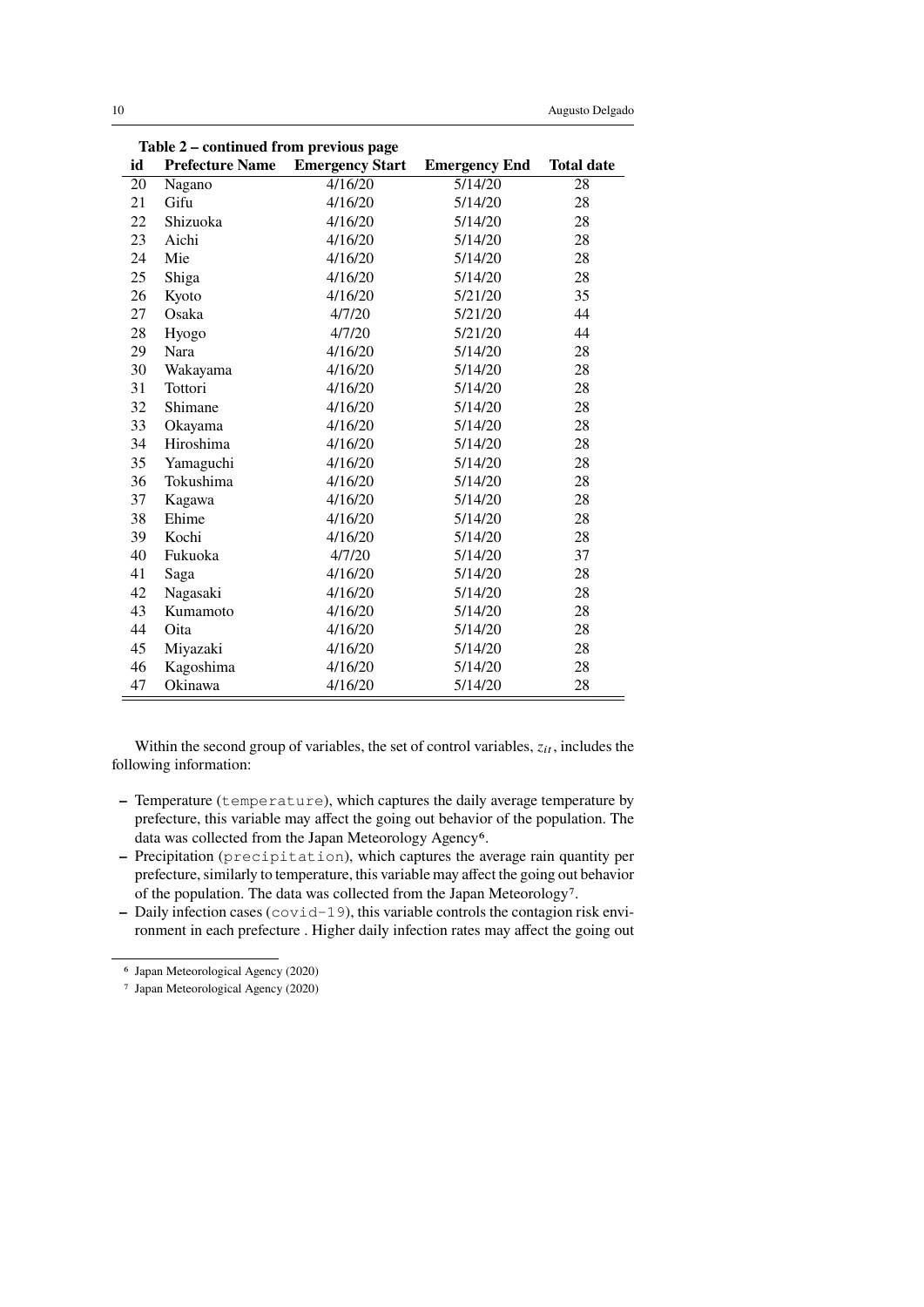behavior of the population. The data was collected from the Minister of Health, Labor, and Welfare<sup>8</sup>.

In Katafuchi et al. (2020) we observe that the authors are using daily sunshine hours per day rather than the temperature in order to control the heterogeneity and volatility that temperature data may generate; additionally, they use one day lag of the infection rates per day under the assumption that people consider rates rather than absolute numbers in their going out decisions. On the contrary, we consider that temperature and absolute numbers of infection cases are better indicators; to solve the main problems claimed by Katafuchi et al. (2020) we smooth the data of our covariates. The smooth version of the series reduces their volatility, and also, in the case of daily positive infections, it shows the trend of infections, which is the numbers that people observe and consider into their going out decisions.

Finally, considering all our variables' available information, our panel data is composed of  $n = 47, 47$  prefectures, and  $T = 258, 284, 258$  days for balanced and 284 days for the case of unbalanced panel data. The days' collections start on January 1st, 2020, to November 25th, 2020. However, there is no complete information for all variables for all prefectures; therefore, the initial day may vary for our unbalanced panel data. For the balanced panel data, the initial day is March 12th, 2020. Therefore, the total number of data is  $N = n \times T = 12204$ 

### **3 Results**

#### 3.1 Empirical Evidence

First of all, we analyze people's going out behavior across prefectures during the stages along 2020. Since the start of infection cases in the country, Japan had four stages until the end of November. First, the pre-emergency stage, which is defined before the date of the emergency declaration in each prefecture, for example, in the case of Tokyo is defined for the dates before April 7th, while for Tottori are the dates before April 16th (more details refers to Table 2). Second, the emergency stage, defined by the dates when the emergency state was declared, varies across prefectures, as it can be checked in Table 2. Third, the post-emergency stage, defined as the dates after the emergency declaration across prefectures but before the starting date of the *Go to travel* campaign. Finally, fourth, the Go to travel stage, define as the dates after the end of the emergency state and when the *Go to travel* campaign started for each prefecture.

Figure 2 displays the distribution of the going out behavior across prefectures during the different stages that the country had in 2020. On the left column, we observe the boxplot graphic for their distribution, while on the right column, we observe the histogram across prefectures in each of the stages. On the left column figures, the horizontal axis represents the stages, which can be defined as: pre-emergency stage (Before), under the emergency stage (Emergency), post-emergency stage (After), and Go to travel stage (Go to Travel); on the other hand, the vertical axis

<sup>8</sup> Japan Meteorological Agency (2020)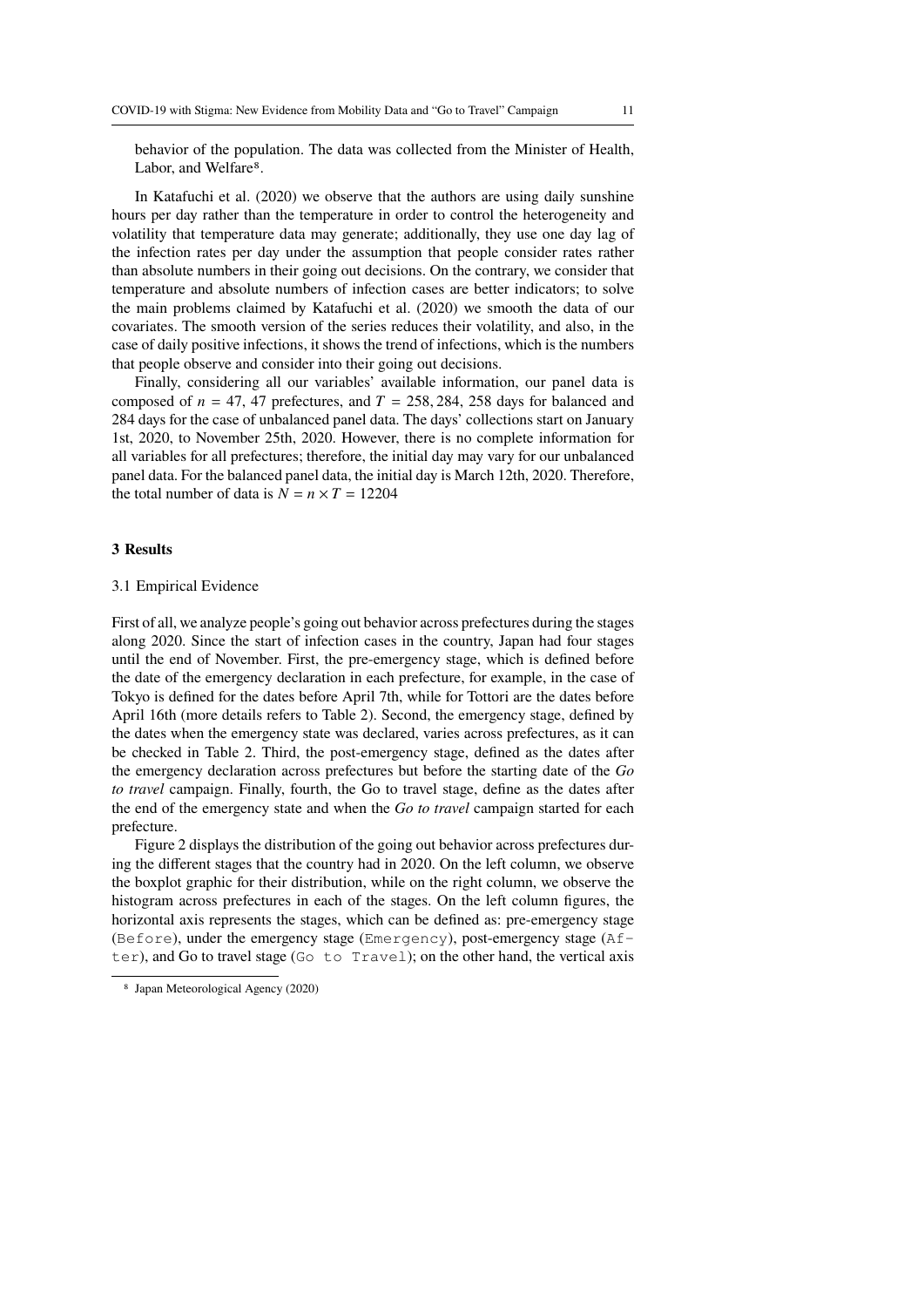represents the going out behavior obtained from the Google COVID-19 Community Mobility Reports. Each of the rows on the left column represents one of the four going out behavior we are examining, which are: "Retail & Recreation", "Grocery & Pharmacy", "Parks", and "Workplaces". On the right column figures, the axis is reversed to have an easier look at the distributions. The vertical axis represents the stages Japan had during the year, while the horizontal axis represents the going out behavior. Similarly to the left column, each of the rows represents each of the going out behaviors we previously defined.



Fig. 2: Average Going out behavior across prefectures in the different stages during 2020. Left columns represents the boxplots for each going out behavior, and the right column represents the histogram for each going out behavior.

On the left column figures, each of the bubbles represents each prefecture, the horizontal line inside the rectangle represents the mean, and the diamond symbol represents the median. When the mean and the median are the same, the distribution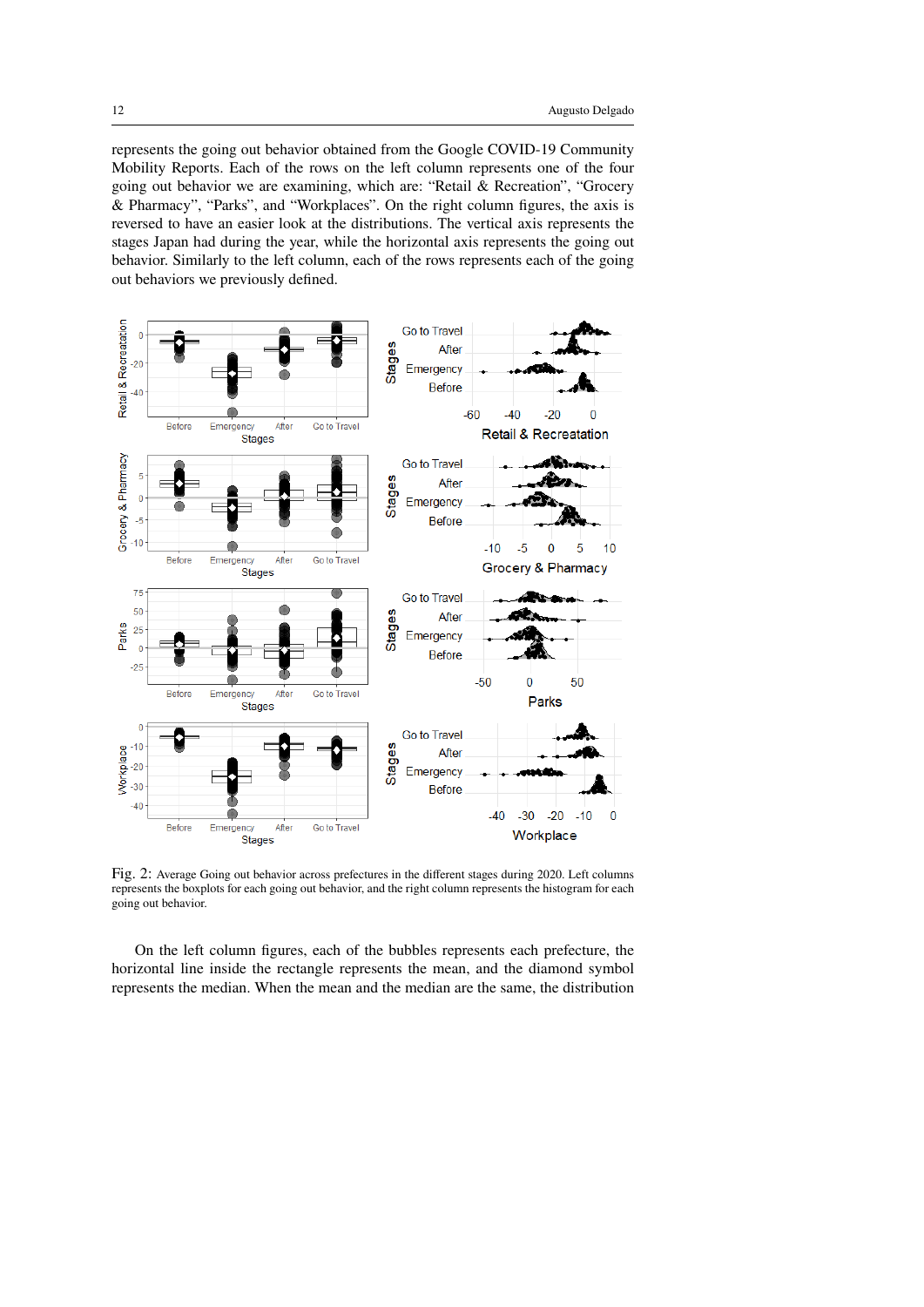is symmetric on its sides. There is also a horizontal line representing the level of the going out behavior; values below this line indicate that people refrain from going out, while values above the line indicate that people go out more than the baseline. On the right column figures, the points represent each prefecture, while the lines are the histogram's limits.

Then, on the first row, we observe that for "Retail & Recreation", before the emergency declaration, on average, people reduced their flow toward restaurants, stores, and cafes; during the emergency stage, people refrained from going those places; however, we observe that after the emergency statement, people's flow to restaurants, cafes, libraries, among others, increased significantly. Moreover, the *Go to travel* campaign impulsed by the government impulsed people's flow to recreational places. On the right side, we observe the distribution of the average behavior across prefectures; in the emergency stage, Tokyo was the prefecture where people refrained from going out more than the rest of the prefectures. We also notice that all prefectures reduced their going out behavior with respect to the baseline.

On the second row, "Grocery & Pharmacy", Figure 2 shows that on average, people reduced their activities related to purchasing daily necessities goods during the state of emergency and increased after it. Contrary to the case of "Retail & Recreation", the level of flow behavior during the *Go to travel* campaign does not reach pre-emergency stage levels. On the third row, "Parks", the going out behavior does not change much before, during, or after the state of emergency, while in the *Go to travel* stage, we observe a slight increase. Finally, on the fourth row, "Workplace", the going out behavior reduces dramatically during the emergency stage and increases after that; however, it does not recover pre-emergency stage levels. Also, during the *Go to travel* stage, people's flow to working places did not change much. The right side figures show that the histograms seem to be symmetric with a strong concentration of the cases close to the mean.

#### 3.2 Econometric Evidence

In this subsection, we estimate the econometric model. Based in equation (5), we define the explicit equation:

$$
y_{it} = \beta_1 \text{ emergency}_{it} + \beta_2 \text{ go to travel}_{it} + \beta_3 \text{ temperature}_{it} +
$$
  

$$
\beta_4 \text{ precipitation}_{it} + \beta_5 \text{ covid-19}_{it} + e_{it}
$$
 (7)

$$
e_{it} = \alpha_i + v_{it} \tag{8}
$$

where  $y_{it}$  is the endogenous variables, which represents the going out behavior such as retail, grocery, parks, or workplace. The set of explanatory variables are divided in our variables of interest, emergency and go to travel, and our control variables, temperature, precipitation, and covid-19.  $i$ represents the prefectures and  $t$  represents the dates in our panel data.  $e_{it}$  represents the disturbance terms, which can be divided into the individual effects,  $\alpha_i$ , for the case of FE models, its value are dummies for each prefecture to capture the heterogeneity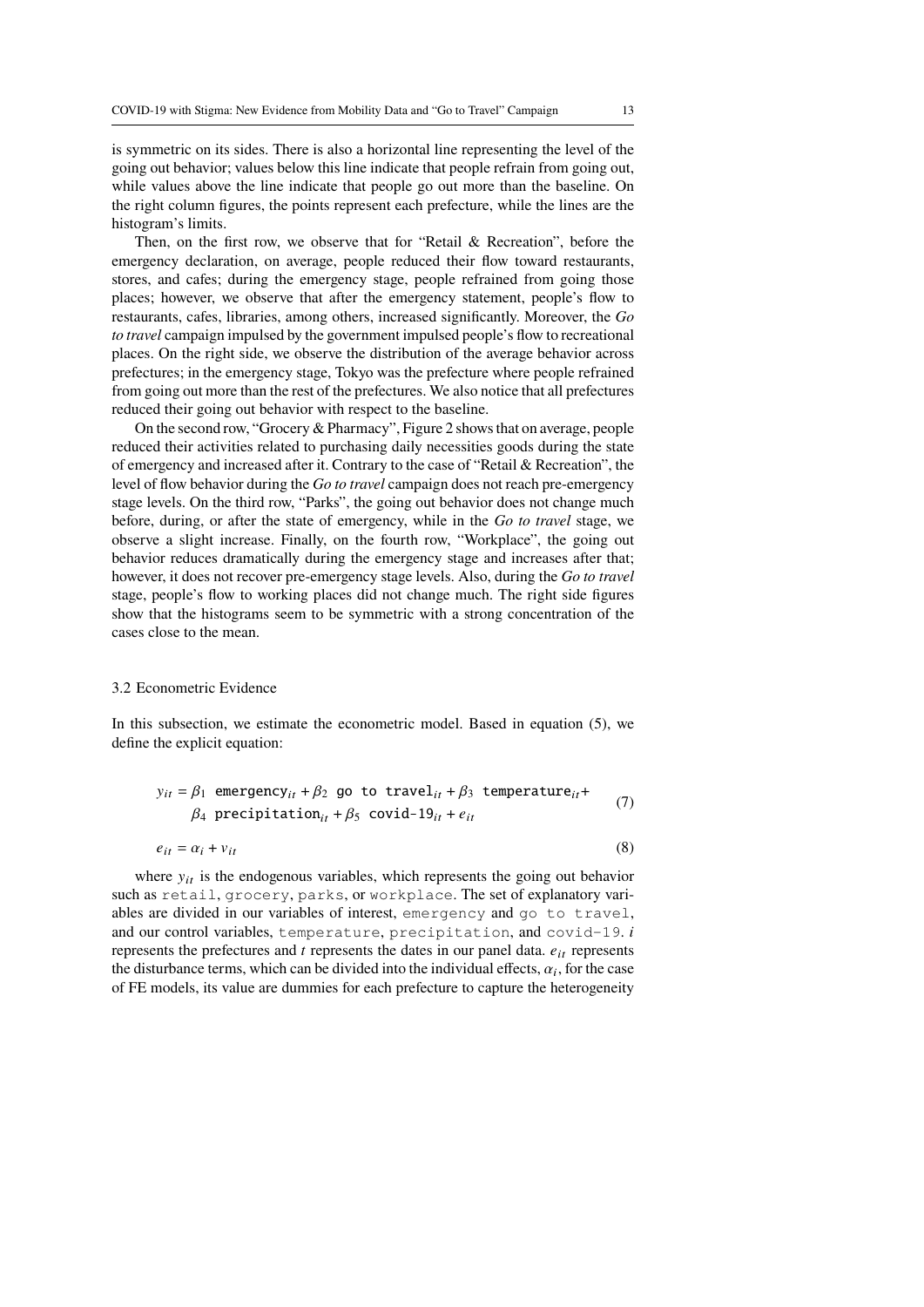of the model; on the other hand, in the case of RE models,  $\alpha_{it} \sim N(0, \sigma_{\alpha}^2)$ , i.e. the heterogeneity of the individual characteristics has a distribution. Finally,  $v_{it} \sim N(0, \sigma_v^2)$ are the uncorrelated error terms.

Table 3 shows the results of the econometric estimation based in equation (7). We estimate a panel data model where each column represents each of the endogenous variables used in the estimation (retail, grocery, park, and workplace). On the bottom side of the table, we show the main characteristics of the model we estimate.  $R2$  and  $Adjusted - R2$ , which represent the strength of the model to produce less residuals; therefore, values close to 1 means that our model produces small residuals. The row *Estimator* shows the type of model we are estimating, Random Effects (RE) or Fixed Effects (FE). The decision is based on the Hausman test, which compares the FE model versus the RE model. When the  $p - value$  of the Hausman test is lower than 0.05, the FE model is preferred over the RE model. In the table, we present the  $chi - square$  value, and the number of asterisks will determine the model we use. Finally,  $\theta$  represents the size of the errors that come from the heterogeneity among prefectures.

On the results of Table 3, we observe that in all the cases, the RE models are preferred over the FE models based on the Hausman test, in which the  $p - values$ do not fall below the threshold of 0.05. The RE models imply that many individuals have the chance to have similar characteristics among them; therefore, a constant is included in the estimation results to capture the baseline.

Regarding the estimated parameters, there is a variety of results for each endogenous variable. First of all, the variable emergency, which denotes the emergency statement state, has negative estimated parameters statistically significant at 1% in all the cases. These results are consistent with the stigma model results showed by Katafuchi et al. (2020). These results imply that under the emergency declaration, people refrain from going out to do many activities such as going to restaurants, cafes, supermarkets, parks, and working places. Second, the variable go to travel, which denotes the *Go to travel* stage, has no consistent results across the models. These parameters' results seem to be inconsistent with our hypothesis that the stigma model only works underflow restriction incentives regardless of the contagion risk context. Nevertheless, this inconsistency is reverted in Table 4.

Table 4 shows the estimation results when the control variables (temperature, precipitation, and covid-19) are included. Also, we notice that only when grocery is used as endogenous variable, the Hausman test suggest the usage of RE model rather than the FE model ( $p-value > 0.05$ ). For the other cases, the FE model is preferred.

The estimated parameters of the table show coefficients consistent with our hypothesis. We observe that the emergency variable has a negative sign, which is statistically significant at 1% across the models. These results determine that during the emergency state declaration, people refrain from going out. Specifically, we observe that the emergency state affected particularly strong to the flow behavior toward working places, restaurants, and cafes. On the contrary, the emergency state had a weak effect on the going out behavior to supermarkets or grocery stores. We obtain a similar effect to the flow toward parks. These results are in concordance with the nature of this going out behavior. During the emergency state declaration, people refrain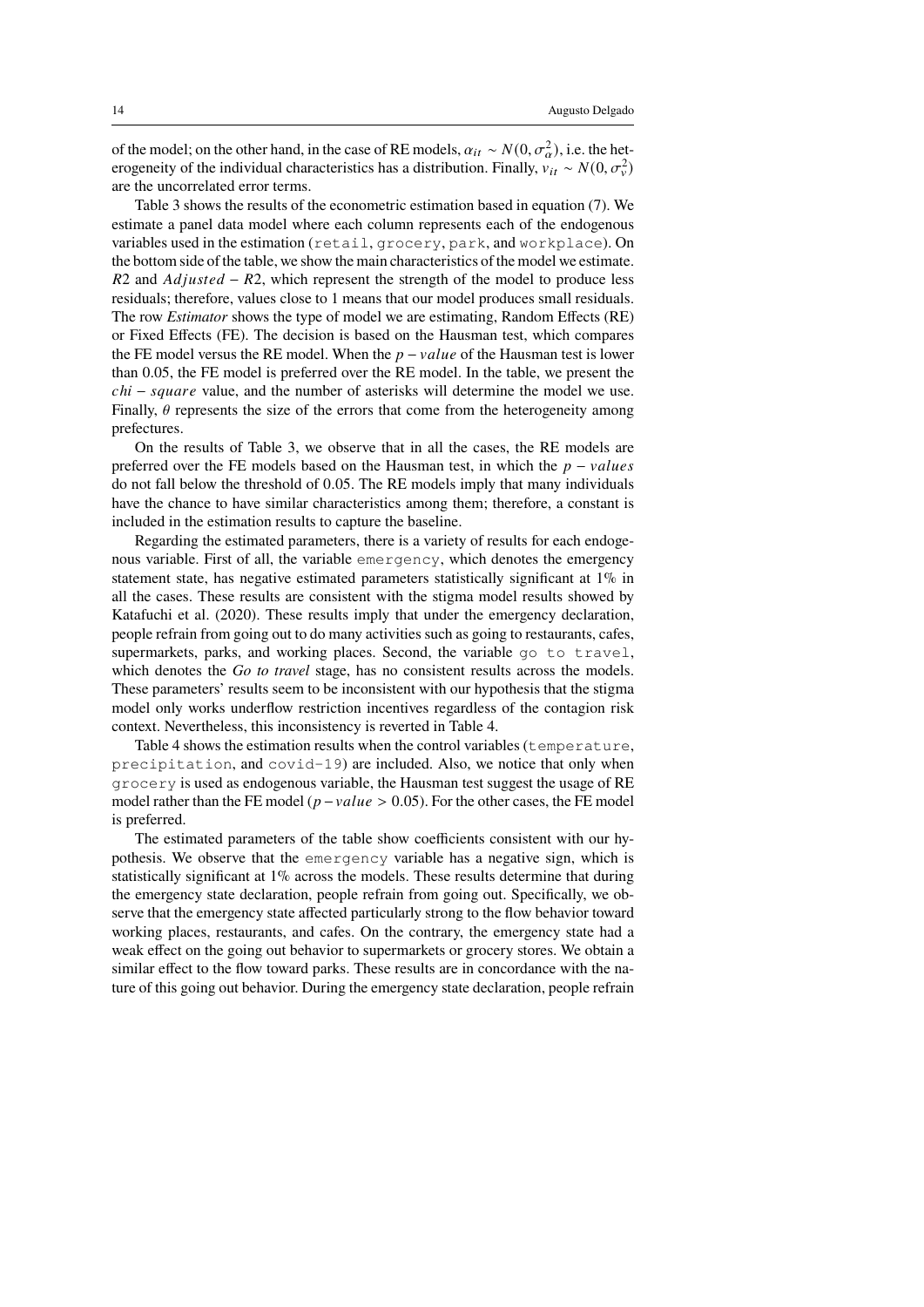|                         | Dependent Variables |             |             |                |
|-------------------------|---------------------|-------------|-------------|----------------|
|                         | retail              | grocery     | park        | workplace      |
| emergency               | $-19.338***$        | $-3.929***$ | $-3.351***$ | $-17.560***$   |
|                         | (0.171)             | (0.078)     | (0.405)     | (0.203)        |
| go to travel            | $3.772***$          | $-0.412***$ | $11.321***$ | $-3.342***$    |
|                         | (0.110)             | (0.050)     | (0.268)     | (0.130)        |
| Constant                | $-8.362***$         | $1.702***$  | 0.974       | $-8.269***$    |
|                         | (0.499)             | (0.315)     | (1.871)     | (0.249)        |
| <b>Observations</b>     | 13066               | 13066       | 13066       | 13066          |
| R <sub>2</sub>          | 0.58445             | 0.16721     | 0.15492     | 0.36383        |
| Adjusted R <sub>2</sub> | 0.58439             | 0.16708     | 0.15478     | 0.36374        |
| Hausman test            | 0.73092             | 0.66921     | 0.65131     | 4.60500        |
| Ĥ                       | 0.8961              | 0.9254      | 0.9331      | 0.7434         |
| Estimator               | <b>RE</b>           | <b>RE</b>   | <b>RE</b>   | <b>RE</b>      |
| Covariates              | NO                  | NO          | NO          | N <sub>O</sub> |

Table 3: Estimation Results for the mobility data without Control Variables

*Notes:* Numbers in parentheses stand for clustered-robust standard errors. \*, \*\*, and \*\*\* indicate statistical significance at the 10%, 5%, and 1% levels, respectively. FE=fixed effect; RE=random effect.

from going to places where the main purpose is recreation or leisure; also, companies and working places established new policies to have part of their employees working online.

Secondly, with respect to the go to travel, we observe that in all the cases, the *Go to travel* campaign has a positive and statistically significant effect at 1% in all the cases except for the workplace as endogenous variable. In this sense, the policy impulsed by the government was successful. Nevertheless, it exposes evidence that the stigma theory proposed by Katafuchi et al. (2020) is incomplete. The results obtained infer that even under the context of high contagion risk because the number of positives cases increased steadily, the campaign increased the flow of people to public places (see Figure 1). Consequently, the stigma that people receive from the rest of the population to abstain from going out only holds when there is a restriction incentive, such as the emergency state, but it does not work when there is a positive incentive with the goal of incrementing the flow of people. The only case where the variable go to travel does not have any significant effect is in the workplace model; this result is robust and goes in concordance with Figure 2, which shows that *Go to travel* campaign did not modify the going out behavior to working places.

Regarding the impact of *Go to travel* campaign over human mobility, we identify two possible causes. First, there is a psychological impact of the policy on citizens; the government creates a safe feeling through this policy, and people will have more confidence to go out of their homes. Second, once some people take the campaign, they already create human movement in the places they go, which impulse others to go out of their homes with more confidence. Notwithstanding, the significance of these links between *Go to travel* campaign and human mobility is beyond the objective of this research and remains as a research agenda.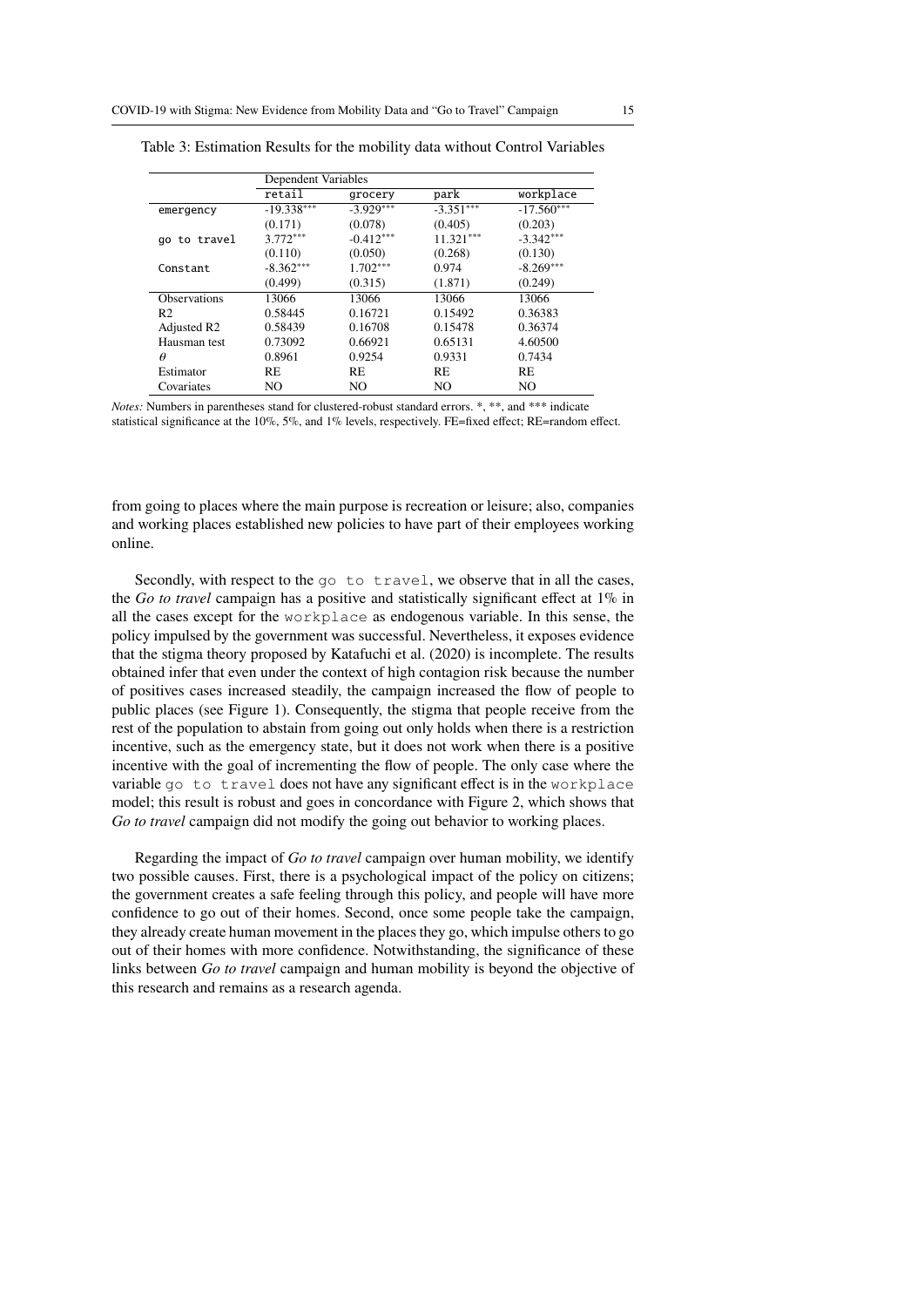|                         | Dependent Variables |             |             |              |
|-------------------------|---------------------|-------------|-------------|--------------|
|                         | retail              | grocery     | park        | workplace    |
| emergency               | $-18.021***$        | $-3.776***$ | $-5.538***$ | $-17.036***$ |
|                         | (0.170)             | (0.077)     | (0.406)     | (0.199)      |
| go to travel            | $6.203***$          | $0.207***$  | $12.566***$ | $-0.148$     |
|                         | (0.123)             | (0.056)     | (0.298)     | (0.144)      |
| Constant                |                     | $2.863***$  |             |              |
|                         |                     | (0.314)     |             |              |
| <b>Observations</b>     | 11922               | 11922       | 11922       | 11922        |
| R <sub>2</sub>          | 0.63659             | 0.19833     | 0.21740     | 0.43080      |
| Adjusted R <sub>2</sub> | 0.63503             | 0.19799     | 0.21387     | 0.42836      |
| Hausman test            | 578.07***           | 8.4003      | 55.757***   | $90.466***$  |
| θ                       |                     | 0.9227      |             |              |
| Estimator               | FE.                 | <b>RE</b>   | FE.         | FE.          |
| Covariates              | YES                 | <b>YES</b>  | <b>YES</b>  | <b>YES</b>   |

Table 4: Estimation Results for the mobility data with Control Variables

*Notes:* Numbers in parentheses stand for clustered-robust standard errors. \*, \*\*, and \*\*\* indicate statistical significance at the 10%, 5%, and 1% levels, respectively. FE=fixed effect; RE=random effect.

# **4 Conclusions**

This study contrast the theory and evidence presented by Katafuchi et al. (2020) regarding the Stigma model. From their hypothesis, it is possible to infer that people refrain from going out due to the existence of a social stigma or social pressure over the rest of the population with the objective of protecting the society from raising the pace of contagion by COVID-19. They presented evidence by using the Mobility Data from the Google COVID-19 Community Mobility Reports. They show that under the context of the state of emergency, people refrain from going out to different places such as restaurants, supermarkets, cafes, parks, and working places. Although, the evidence is presented under the context of a restrictive rule placed by the government that gives a negative incentive on the population to abstain from going out regardless of the enforcement of the state.

To contrast the stigma model, we incorporate data from the *Go to travel* campaign established by the government, which influences the population behavior to go out with the intention of impulse tourism inside Japan. At the same time, the rates of daily contagions with COVID-19 were increasing. This situation creates the chance to contrast the stigma model. If stigma works suitably, under a high risk of infection, people may refrain from going out due to the stigma received from the rest of society. However, the evidence we present shows the contrary. During the *Go to travel* campaign, people increased their going out behavior, even though the number of daily infections was increasing. These results show that stigma model works when there are negative incentives over the going out behavior but fails when there are positive incentives, such as the *Go to travel* campaign. In this sense, the stigma model presented by Katafuchi et al. (2020) captures the eagerness of people to obey the settled rules or the incentives create by the government rather than consider the social risk circumstances.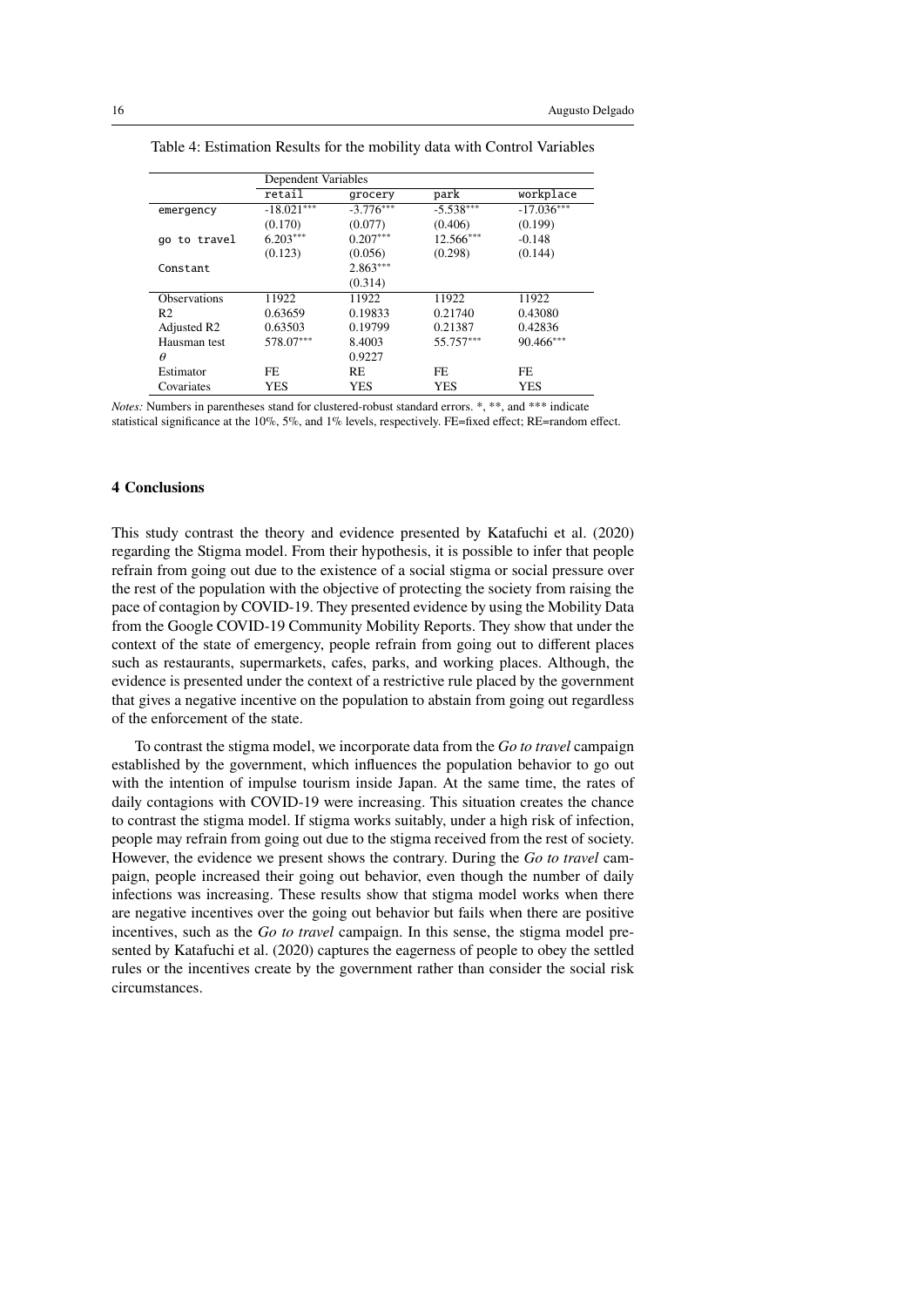#### **References**

- Alwazir, E. (2020). World's Most Vulnerable Countries Lack the Capacity to Respond to a Global Pandemic. https://www.un.org/ohrlls/news/world%E2%80% 99s-most-vulnerable-countries-lack-capacity-respond-globalpandemic-credit-mfdelyas-alwazir. (Accessed on 10/15/2020).
- Anzai, A. & Nishiura, H. (2021). "Go To Travel" Campaign and Travel-Associated Coronavirus Disease 2019 Cases: A Descriptive Analysis, July–August 2020. *Journal of Clinical Medicine*, *10*(3), 398, https://doi.org/10.3390/jcm10030398 https://doi.org/10.3390%2Fjcm10030398.
- Baltagi, B. H. (1984). A Monte Carlo Study for Pooling Time Series of Cross-Section Data in the Simultaneous Equations Model. *International Economic Review*, *25*(3), 603, https://doi.org/10.2307/2526221 https://doi.org/10.2307% 2F2526221.
- Chinazzi, M., et al. (2020). The effect of travel restrictions on the spread of the 2019 novel coronavirus (2019-nCoV) outbreak. https://doi.org/10.1101/ 2020.02.09.20021261 https://doi.org/10.1101%2F2020.02.09.20021261.
- Google Community Mobility Reports (2020). COVID-19 Community Mobility Reports. https://www.google.com/covid19/mobility/. (Accessed on 11/28/2020).
- Gutiérrez, P., Clarke, S., & Kirk, A. (2020). Covid world map: which countries have the most coronavirus vaccinations, cases and deaths? | World news | The Guardian. https://www.theguardian.com/world/2021/feb/23/covid-world-mapwhich-countries-have-the-most-coronavirus-vaccinations-casesand-deaths. (Accessed on 10/20/2020).
- International Monetary Fund IMF (2020). Policy Responses to COVID19. https://www.imf.org/en/Topics/imf-and-covid19/Policy-Responses-to-COVID-19. (Accessed on 02/18/2021).
- Japan Broadcasting Corporation NHK (2020). Coronavirus | NHK WORLD-JAPAN News. https://www3.nhk.or.jp/nhkworld/en/news/tags/82/. (Accessed on 12/20/2020).
- Japan Meteorological Agency (2020). Japan Meteorological Agency | Search past weather data. https://www.data.jma.go.jp/obd/stats/etrn/index.php. (In Japanese, accessed on 11/28/2020).
- Japan Times (2020). covid-19 in Japan The Japan Times. https: //www.japantimes.co.jp/tag/covid-19-in-japan/. (Accessed on 12/15/2020).
- Johns Hopkins University (2020). COVID-19 Map Johns Hopkins Coronavirus Resource Center. https://coronavirus.jhu.edu/map.html. (Accessed on 10/25/2020).
- Katafuchi, Y. (2020). covid-19\_emergency\_statement\_japan. URL: https:// github.com/yuya-katafuchi/covid-19\_emergency\_statement\_japan.
- Katafuchi, Y., Kurita, K., & Managi, S. (2020). COVID-19 with Stigma: Theory and Evidence from Mobility Data. *Economics of Disasters and Climate Change*, https://doi.org/10.1007/s41885-020-00077-w https:// doi.org/10.1007%2Fs41885-020-00077-w.